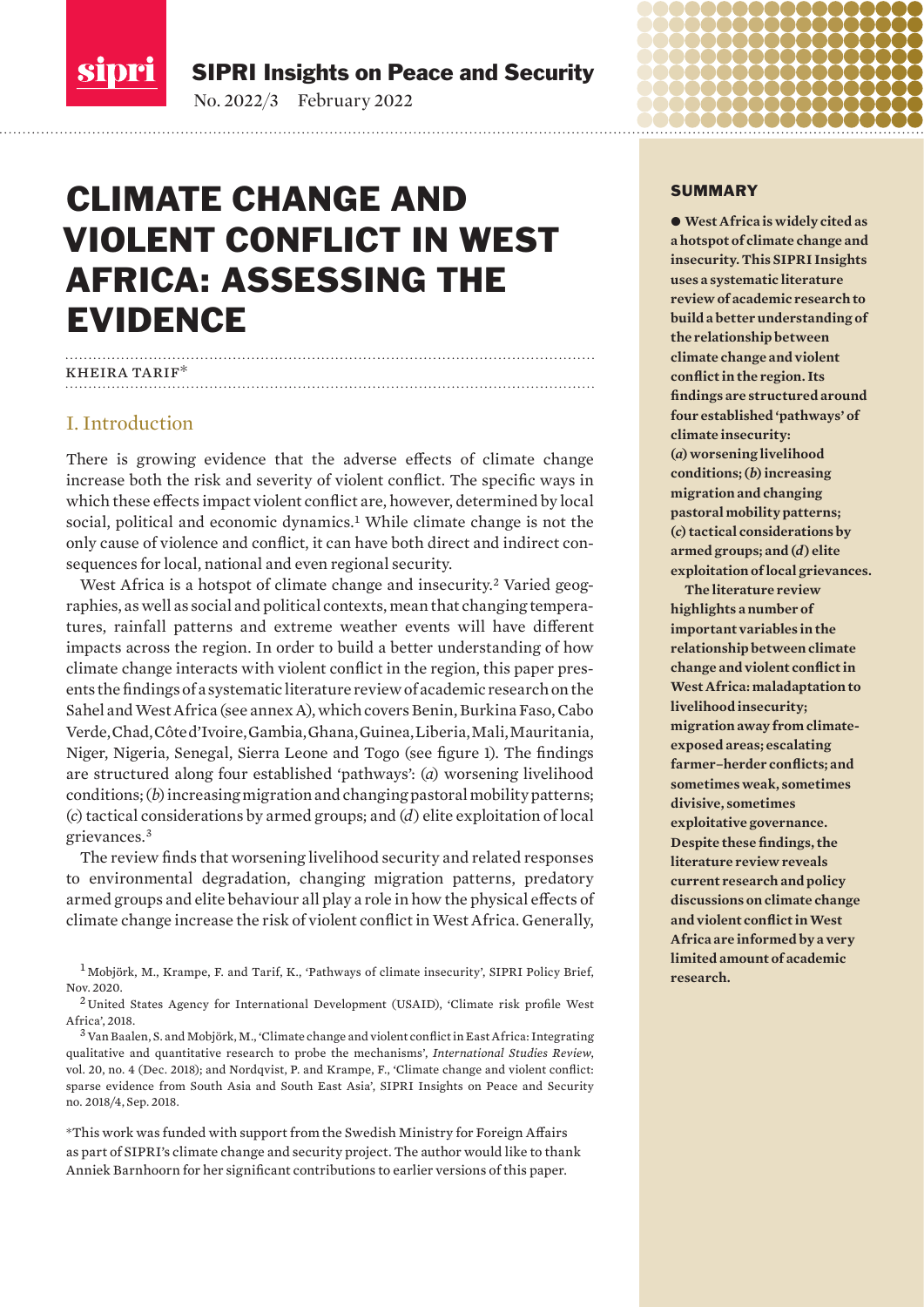

,,,,,,,,,,,,,

**Figure 1.** Map of United Nations Office for West Africa and the Sahel (UNOWAS) member states with ND-GAIN Country Index scores

*Note*: The ND-GAIN Country Index uses climate vulnerability and adaptation readiness indicators to develop a score from 1 (most vulnerable) to 100 (least vulnerable).

*Sources*: UNOWAS <https://unowas.unmissions.org/map> and ND-GAIN <https://gain.nd.edu/our-work/country-index/>.

there is indication of considerable overlap with pathways identified in other regions, including East Africa and South and South East Asia, although some findings suggest distinct dynamics in West Africa. The choices that individuals and communities make in adapting their livelihoods to the effects of climate change can increase the risk of violent conflict, while changing migration can accentuate conflict risks in less climate-exposed areas. Finally, the literature sample emphasizes the fundamental role of sometimes weak, sometimes divisive, sometimes exploitative governance in accentuating the conflict risks associated with climate change in West Africa.

While the review provides new insights into climate change and violent conflict in West Africa, the literature sample is relatively small and limited in scope, particularly considering the extensive coverage of the Sahel and West Africa in related policy discussions (see table A.1). The sample size is unsurprising, given that research on climate change and conflict generally leans towards relatively accessible regions.<sup>4</sup> However, even within existing research, much of the region is neglected: the literature identified in this study focuses on just eight countries/regions (Burkina Faso, Côte d'Ivoire, Ghana, the Lake Chad Basin, Mali, Niger, the Niger River Basin and Nigeria—with Nigeria accounting for 30 per cent of case studies). The limited scope makes it difficult to draw firm conclusions on the relationship between

<sup>4</sup>Adams, C. et al., '[Sampling bias in climate–conflict research](https://www.nature.com/articles/s41558-018-0068-2)', *Nature Climate Change*, vol. 8, no. 3 (Mar. 2018).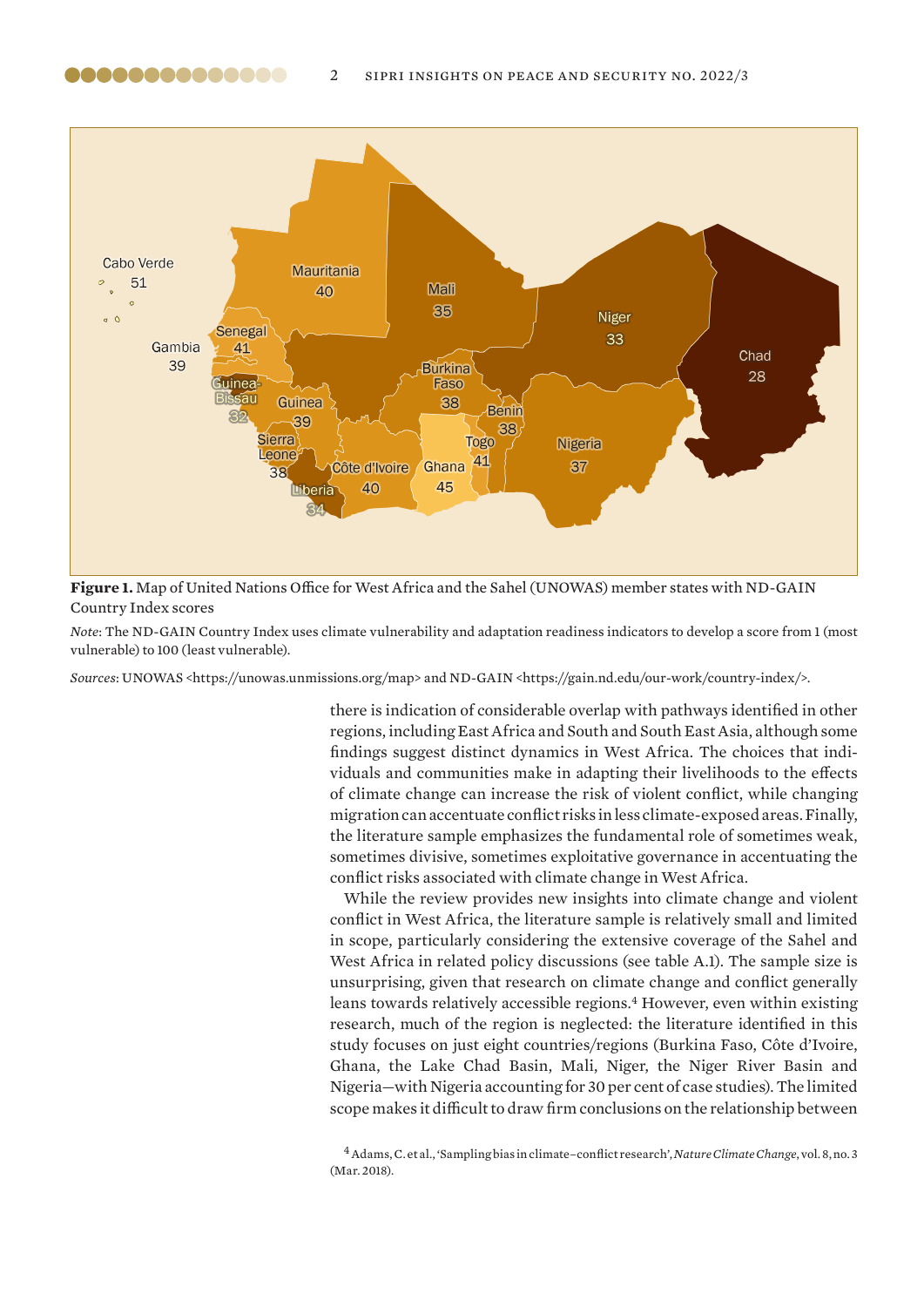<span id="page-2-0"></span>climate change and violent conflict across the whole region, and highlights the urgent need for more rigorous research across West Africa.

Following this introduction, the paper provides a brief background to the West African region (section II), proceeds to outline key findings from the literature review (section III) and concludes with their implications for future research and policymaking (section IV).

### II. Climate change, vulnerability and insecurity in West Africa

### **Climate change in West Africa**

Unprecedented changes in temperatures and precipitation are projected by the late 2030s and early 2040s in both the Sahel and tropical West Africa.<sup>5</sup> Temperatures are expected to rise 3–6°C above late 20th century levels in the intermediate and worst-case emissions scenarios.<sup>6</sup> In the Sahel, annual precipitation decreased throughout the 1900s, leading to recurrent extreme

droughts that had severe consequences for local ecosystems and communities. While future precipitation in the western Sahel is expected to decrease overall, more frequent storms and extreme rainfall in other parts could increase the risk of floods.<sup>7</sup> Rising temperatures are expected to increase the frequency and intensity of droughts, and to affect the West

*Rising temperatures are expected to increase the frequency and intensity of droughts in West Africa*

African monsoon season.<sup>8</sup> In agricultural regions between the Sahel and the coastline, higher temperatures, increased evaporation and decreasing precipitation are projected to accentuate the risk of water stress, particularly in the dry seasons.<sup>9</sup> From Senegal to Nigeria, rising sea levels will affect densely populated coastal regions vulnerable to waterborne diseases, heavy rainfall, floods and coastal erosion.<sup>10</sup>

### **Climate vulnerability and governance**

The physical effects of climate change interact with existing social, economic and political vulnerabilities to increase the risk of violent conflict. Governance is a critical variable in climate vulnerability, as it can create or accentuate inequalities that worsen the effects of climate change on specific groups.

High reliance on agriculture is an important feature of climate vulnerability in West Africa. Agriculture, mainly informal and subsistence farm-

 $<sup>6</sup>$  Niang, I. et al. (note 5).</sup>

<sup>7</sup> Doblas-Reyes, F. J. et al., '[Linking global to regional climate change](https://www.ipcc.ch/report/ar6/wg1/downloads/report/IPCC_AR6_WGI_Chapter_10.pdf)', eds V. Masson-Delmotte and P. Zhai, *Climate Change 2021: The Physical Science Basis. Contribution of Working Group I to the Sixth Assessment Report of the Intergovernmental Panel on Climate Change* (Cambridge University Press, 2021).

<sup>8</sup> Douville, H. K. et al., '[Water cycle changes](https://www.ipcc.ch/report/ar6/wg1/downloads/report/IPCC_AR6_WGI_Chapter_08.pdf)', eds V. Masson-Delmotte and P. Zhai, *Climate Change 2021: The Physical Science Basis. Contribution of Working Group I to the Sixth Assessment Report of the Intergovernmental Panel on Climate Change* (Cambridge University Press, 2021).

<sup>9</sup> Douville, H. K. et al. (note 8).

<sup>10</sup> USAID (note 2).

<sup>5</sup> Niang, I. et al., ['Africa](https://www.ipcc.ch/site/assets/uploads/2018/02/WGIIAR5-Chap22_FINAL.pdf)', eds P. Dube and N. Leary, *Climate Change 2014: Impacts, Adaptation, and Vulnerability. Part B: Regional Aspects. Contribution of Working Group II to the Fifth Assessment Report of the Intergovernmental Panel on Climate Change* (Cambridge University Press, 2014); and United Nations, '[UN support plan for the Sahel](https://unowas.unmissions.org/sites/default/files/english_summary_report.pdf)', 2018.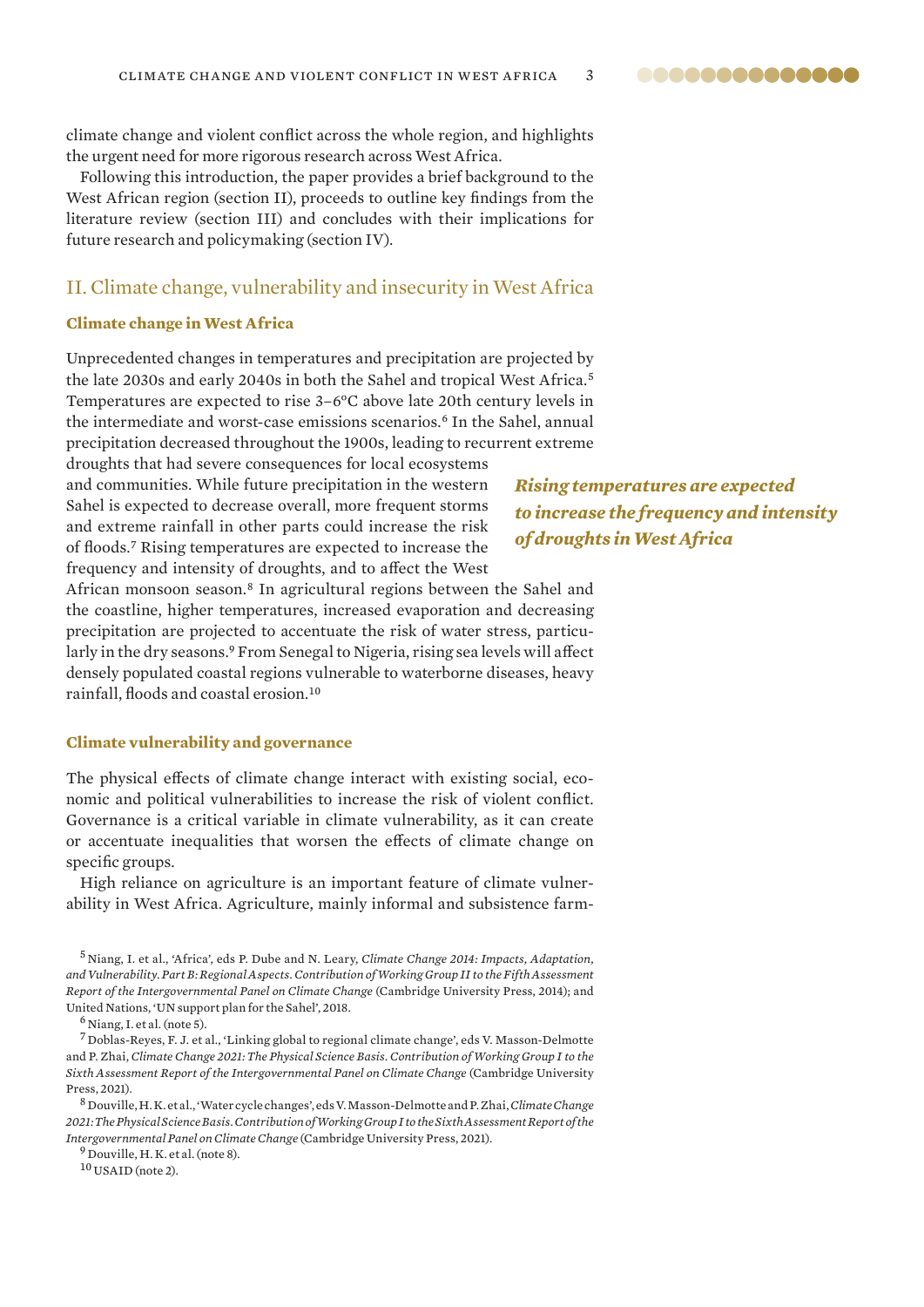<span id="page-3-0"></span>ing, makes up approximately 42.7 per cent of total regional employment.<sup>11</sup> Livestock are a cornerstone of the regional food economy, contributing as much as 25 per cent of the total combined GDP of Burkina Faso, Mali and Niger.<sup>12</sup> Agricultural sector governance also informs climate vulnerability. Population growth and an expanding commercial agricultural sector alter land use and land cover, while more intensive use of natural resources can exacerbate environmental degradation and water availability.<sup>13</sup> This increases exposure to the negative effects of climate change, including rising temperatures and more erratic rainfall, on water resources and crop and livestock health.

Climate change also affects the sustainability and productivity of traditionally women-led activities and, due to the extra time spent collecting water and firewood, can increase the domestic workload of women and girls.<sup>14</sup> Gender disparities in education, mobility, land and asset ownership and access to financial resources affect the livelihood security of women and their households.<sup>15</sup> For example, although women make up approximately 43 per cent of the agricultural labour force across Burkina Faso, Cabo Verde, Côte d'Ivoire, Gambia, Guinea, Mali and Senegal, only 8 per cent of agricultural landowners are women.<sup>16</sup>

#### **Insecurity and humanitarian crises**

Climate vulnerability is also informed by the volatile security situation in some parts of West Africa, with insecurity and armed conflict affecting local and national capacities to mitigate and adapt to the effects of climate change.<sup>17</sup>

Multiple armed groups are active in some zones. In the Sahel this includes the Islamic State in the Greater Sahara (ISGS) and Jama'at Nasr al-Islam wal Muslimin (JNIM); while in the Lake Chad region Boko Haram and the Islamic State in West Africa Province (ISWAP) have a significant presence. As a consequence, regional and international counterinsurgency operations

<sup>11</sup>African Development Bank Group, '[West Africa economic outlook 2020: Coping with the](https://www.afdb.org/en/documents/west-africa-economic-outlook-2020-coping-covid-19-pandemic)  [COVID-19 pandemic](https://www.afdb.org/en/documents/west-africa-economic-outlook-2020-coping-covid-19-pandemic)', 2020.

<sup>12</sup> Leonhardt, M., 'Regional Policies and Response to Manage Pastoral Movements within the [ECOWAS Region](https://publications.iom.int/system/files/pdf/iom_ecowas_pastoralism.pdf)', International Organization for Migration (IOM) and Economic Community of West African States (ECOWAS), 2019.

<sup>13</sup> United Nations Department of Economic and Social Affairs (DESA), '[Graphs/profiles. World](https://population.un.org/wpp/Graphs/1_Demographic%20Profiles/Western%20Africa.pdf)  [population prospects 2019](https://population.un.org/wpp/Graphs/1_Demographic%20Profiles/Western%20Africa.pdf)', [n.d.]; and United States Geological Survey (USGS), USAID and Permanent Interstate Committee for Drought Control in the Sahel (CILSS), ['West Africa land use land cover](https://pubs.usgs.gov/fs/2017/3004/fs20173004.pdf)  [time series](https://pubs.usgs.gov/fs/2017/3004/fs20173004.pdf)', Feb. 2017

<sup>14</sup> McOmber, C., '[Women and climate change in the Sahel'](https://www.oecd-ilibrary.org/development/women-and-climate-change-in-the-sahel_e31c77ad-en), West African Papers no. 27 (Sahel and West Africa Club, OECD, Mar. 2020).

<sup>15</sup>Walther, O. J., '[Femmes et conflits en Afrique de l'Ouest'](https://www.oecd-ilibrary.org/urban-rural-and-regional-development/femmes-et-conflits-en-afrique-de-l-ouest_d5004dd3-fr) [Women and Conflict in West Africa], West African Papers no. 28 (Sahel and West Africa Club, OECD, Mar. 2020); and Mbaye, A.A. and Gueye, F. '[Labor markets and jobs in West Africa](https://www.afdb.org/fileadmin/uploads/afdb/Documents/Publications/WPS_No_297_Labor_Markets_and_Jobs_in_West_Africa_B._docx.pdf)', Working Paper Series no. 297 (African Development Bank Group, June 2018).

<sup>16</sup> Bouchama, N. et al., '[Gender inequality in West African social institutions](https://www.oecd-ilibrary.org/development/gender-inequality-in-west-african-social-institutions_fe5ea0ca-en)', West African Papers no. 13 (Sahel and West Africa Club, OECD, Mar. 2018); and Allen, T., Herrings, P, and Heo, L., ['Agriculture, food and jobs in West Africa'](https://www.oecd-ilibrary.org/agriculture-and-food/agriculture-food-and-jobs-in-west-africa_dc152bc0-en), West African Papers no. 14 (Sahel and West Africa Club, OECD, Apr. 2018).

<sup>17</sup> Moran, A. et al., '[The intersection of global fragility and climate risks'](https://reliefweb.int/report/world/intersection-global-fragility-and-climate-risks) (USAID: Washington, DC, Sep. 2018).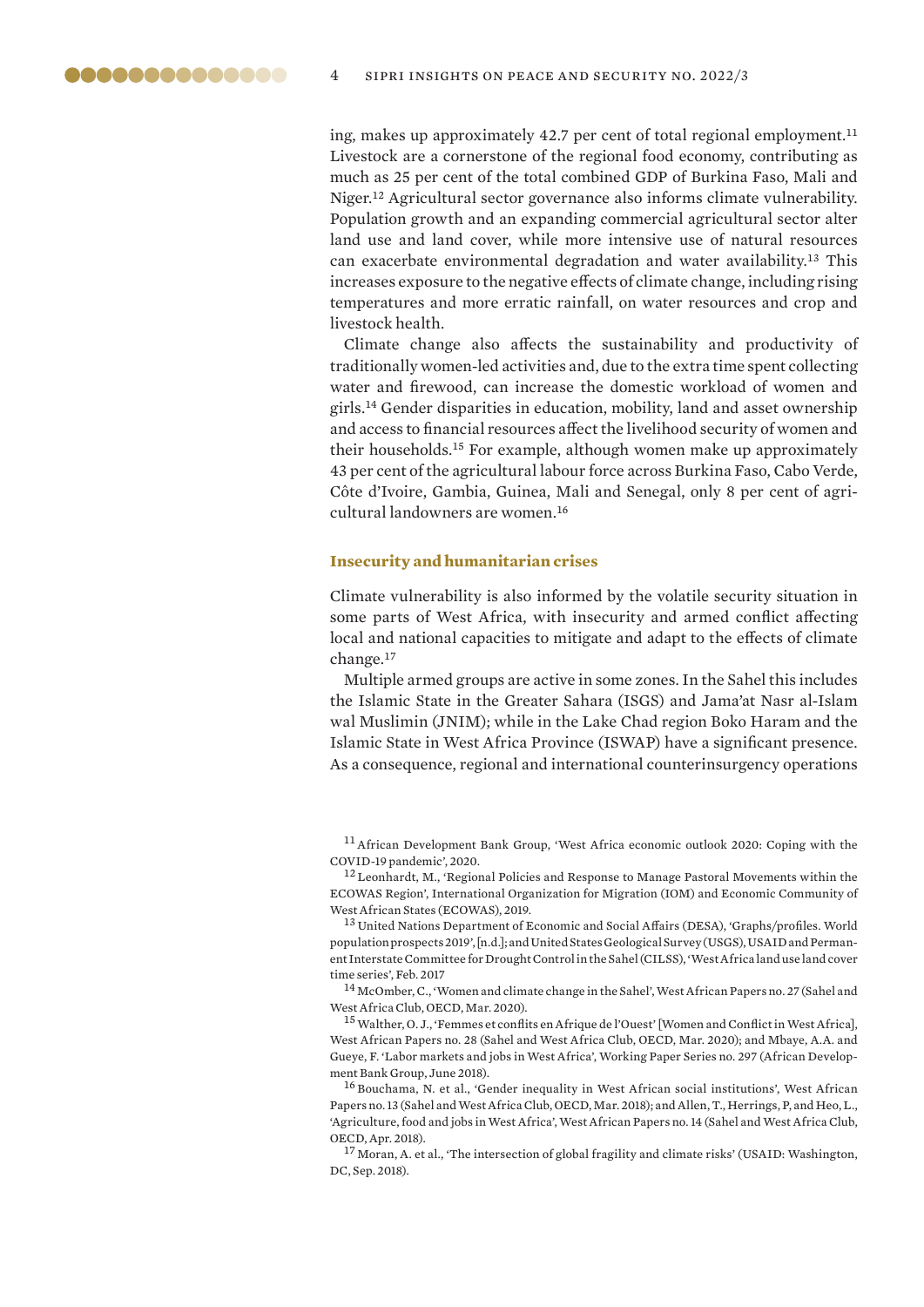<span id="page-4-0"></span>have proliferated, accompanied by reports of state violence against civilians.<sup>18</sup>

Community defence groups have also mobilized in response to insecurity, leading to a rise in violent inter-communal attacks and forced displacement in Burkina Faso's Centre-Nord and Soum, Mali's central Mopti, Niger's northern Tillaberi region, and Nigeria's North West zone.<sup>19</sup> In Nigeria's Middle Belt, conflicts between farmers and herders have escalated into planned community attacks that sometimes surpass the lethality of Boko Haram.<sup>20</sup>

Parts of West Africa face complex humanitarian emergencies linked to violence, internal displacement, poverty and food insecurity. The number of people in need of assistance in the Sahel and Lake Chad more than doubled between 2019 and 2021, while the number of internally displaced persons (IDPs) registered in West Africa increased from under 2 million in 2014 to more than 7 million in 2021; including over 3 million in Nigeria alone.<sup>21</sup>

Climate change, disasters and violent conflict have a substantial impact on women and girls. For example, in the Lake Chad region of Chad, women and girls face sexual, physical and psychological violence, as well as structural disadvantages due to restricted access to land ownership, education and justice systems.<sup>22</sup>

### III. Pathways of climate insecurity

The effects of climate change undermine livelihood security, food security, physical safety and health.<sup>23</sup> Research shows that as well as the challenges climate change poses to human security, it can increase the risk of violent conflict: collective violence driven by social, political and/or economic motives.

This section outlines the key findings of a systematic review of academic literature on climate change and violent conflict in West Africa. Findings are organized along four pathways of climate insecurity, which have been found to highlight the broad processes from climate change to violent conflict: (*a*) worsening livelihood conditions; (*b*) increasing migration and changing pastoral mobility patterns; (*c*) tactical considerations by armed groups;

 $18$  Nsaibia, H., 'State atrocities in the Sahel: The impetus for counterinsurgency results is fueling [government attacks on civilians](https://acleddata.com/2020/05/20/state-atrocities-in-the-sahel-the-impetus-for-counter-insurgency-results-is-fueling-government-attacks-on-civilians/)', Armed Conflict Location and Event Data Project (ACLED), 20 May 2020.

<sup>19</sup> International Crisis Group (ICG), '[Reversing Central Mali's descent into communal violence](https://www.crisisgroup.org/africa/sahel/mali/293-enrayer-la-communautarisation-de-la-violence-au-centre-du-mali)', Africa Report no. 293, 9 Nov. 2020; and ICG, '[Murder in Tillabery: Calming Niger's emerging](https://www.crisisgroup.org/africa/sahel/niger/b172-murder-tillabery-calming-nigers-emerging-communal-crisis)  [communal crisis'](https://www.crisisgroup.org/africa/sahel/niger/b172-murder-tillabery-calming-nigers-emerging-communal-crisis), Africa Briefing no. 172, 28 May 2021; ICG, '[Burkina Faso: Stopping the spiral of](https://www.crisisgroup.org/africa/sahel/burkina-faso/287-burkina-faso-sortir-de-la-spirale-des-violences)  [violence'](https://www.crisisgroup.org/africa/sahel/burkina-faso/287-burkina-faso-sortir-de-la-spirale-des-violences), Africa Report no. 287, 24 Feb. 2020; and ICG, '[Violence in Nigeria's north west: Rolling](https://www.crisisgroup.org/africa/west-africa/nigeria/288-violence-nigerias-north-west-rolling-back-mayhem)  [back the mayhem'](https://www.crisisgroup.org/africa/west-africa/nigeria/288-violence-nigerias-north-west-rolling-back-mayhem), Africa Report no. 288, 18 May 2020.

<sup>20</sup> ICG, ['Herders against farmers: Nigeria's expanding deadly conflict](https://www.crisisgroup.org/africa/west-africa/nigeria/252-herders-against-farmers-nigerias-expanding-deadly-conflict)', Africa Report no. 252, 19 Sep. 2017; ICG, '[Stopping Nigeria's spiralling farmer–herder violence'](https://www.crisisgroup.org/africa/west-africa/nigeria/262-stopping-nigerias-spiralling-farmer-herder-violence), Africa Report no. 262, 26 July 2018.

<sup>21</sup> United Nations Office for the Coordination of Humanitarian Affairs, 'Humanitarian needs and [requirements overview: Sahel crisis'](https://reliefweb.int/report/burkina-faso/sahel-crisis-humanitarian-needs-and-requirements-overview-april-2021), Apr. 2021; United Nations High Commissioner for Refugees, ['Operational data portal: Regional bureau for West and Central Africa'](https://data2.unhcr.org/en/situations/rbwca), [n.d.].

 $^{22}$  Le Masson, V. et al., 'How violence against women and girls undermines resilience to climate [risks in Chad'](https://onlinelibrary.wiley.com/doi/full/10.1111/disa.12343), *Disasters*, vol. 43, no. S3 (Apr. 2019).

<sup>23</sup> Mobjörk, M. et al., *[Climate-related Security Risks: Towards an Integrated Approach](https://www.sipri.org/sites/default/files/Climate-related-security-risks.pdf)* (SIPRI: Stockholm, Oct. 2016).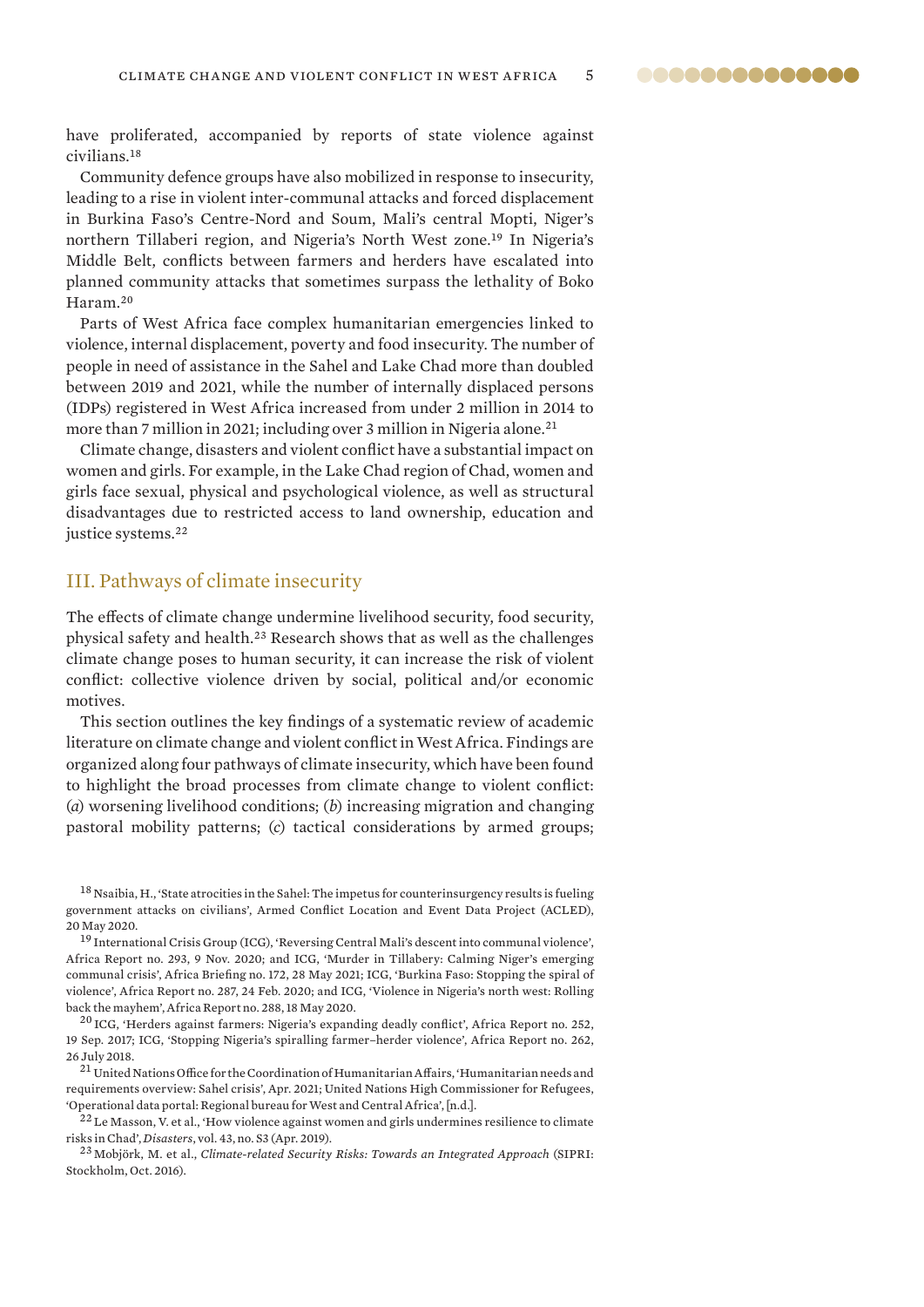<span id="page-5-0"></span>and  $(d)$  elite exploitation of local grievances.<sup>24</sup> These pathways identify when and under what circumstances climate change and violent conflict interact. They support analyses of the various actors, types of agency, local conditions and structures that increase the risk of violent conflict in climateexposed regions. Moreover, by directing attention to relevant processes and intervening factors, the pathways can support the identification of entry points for conflict prevention and peacebuilding.<sup>25</sup>

### **Worsening livelihood conditions**

The adverse effects of climate change can increase the risk of violent conflict between groups that earn their livelihoods in climate-sensitive agriculture, pastoralism and fishery. Worsening livelihood conditions feed social, economic and political grievances by accentuating the marginalization of affected groups. In the absence of alternative livelihoods, there is greater risk of people using violence to protect or access natural resources.<sup>26</sup>

The literature sample on climate change, worsening livelihood conditions and violent conflict in West Africa highlights that weak local capacity in adapting livelihood strategies to climate change can increase the risk of water conflict; adaptation efforts may have negative outcomes leading to increased risk of violent competition over natural resources; and the combined effects of climate change and violent conflict can alter men's and women's livelihood security in different ways.

#### *Inflexible livelihoods accentuate local conflict risk*

The effects of climate change on temperatures and rainfall impact groups that rely primarily or entirely on natural resources such as freshwater,

*Weak adaption capacities and limited alternative income-generating opportunities increase the risk of climate change fostering conflicts*

crops and pastures. The extent to which climate change leads to livelihood deterioration also depends on an individual's capacity to adapt, for example by developing new income sources. Where adaptation capacities are weak, or alternative income-generating opportunities are limited, there is greater risk of climate change effects fostering local resource conflicts.

In the Lake Chad region there is a higher risk of conflict around water access and use in places where water is critical to sustaining livelihoods and, as such, livelihoods are more vulnerable and less flexible.<sup>27</sup> However, different groups experience vulnerability to water scarcity in different ways: pastoralists are most vulnerable in terms of water variability, livelihood strategies and social and political networks; farmers most vulnerable in terms of water conflicts; and fishers most vulnerable in terms of climate variability, water resources and low levels of education.<sup>28</sup>

<sup>24</sup> Van Baalen and Mobjörk (note 3); and Nordqvist and Krampe (note 3).

<sup>28</sup> Okpara, U. T., Stringer, L. C. and Dougill, A. J., '[Using a novel climate–water conflict vulner](https://link.springer.com/article/10.1007/s10113-016-1003-6)[ability index to capture double exposures in Lake Chad'](https://link.springer.com/article/10.1007/s10113-016-1003-6), *Regional Environmental Change*, vol. 17 (Feb. 2017).

<sup>25</sup> Mobjörk, Krampe and Tarif (note 1).

<sup>&</sup>lt;sup>26</sup> Van Baalen and Mobjörk (note 3).

<sup>27</sup> Okpara, U. T. et al., ['Conflicts about water in Lake Chad: Are environmental, vulnerability and](https://journals.sagepub.com/doi/abs/10.1177/1464993415592738)  [security issues linked?'](https://journals.sagepub.com/doi/abs/10.1177/1464993415592738), *Progress in Development Studies*, vol. 15, no. 4 (Oct. 2015); and Okpara, U. T., Stringer, L. C. and Dougill, A. J., '[Lake drying and livelihood dynamics in Lake Chad: Unravelling](https://link.springer.com/article/10.1007/s13280-016-0805-6)  [the mechanisms, contexts and responses'](https://link.springer.com/article/10.1007/s13280-016-0805-6), *Ambio*, vol. 45 (Nov. 2016).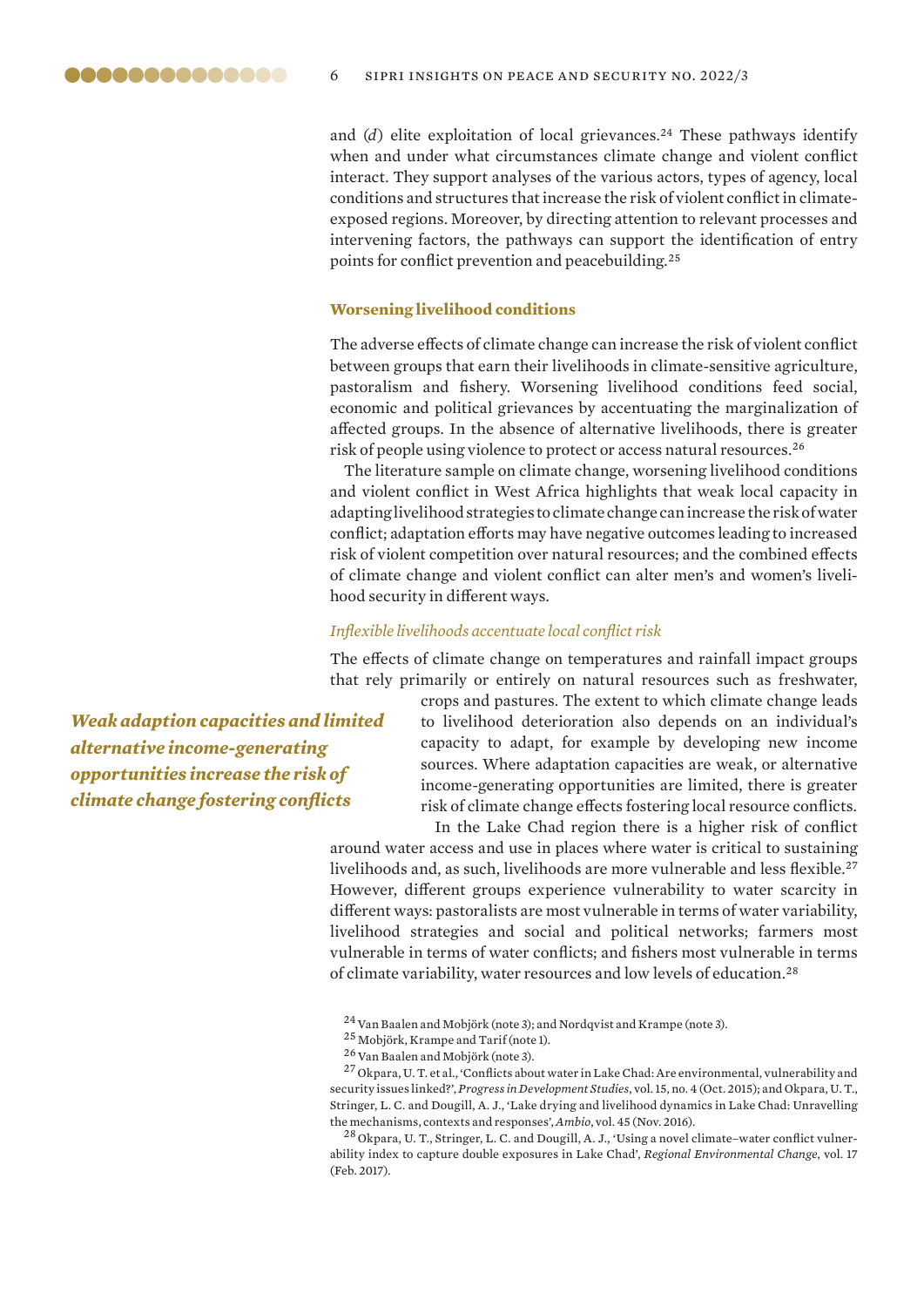### *Responses to environmental degradation increase competition*

Climate change can accentuate environmental degradation and lead natural resource users to adapt by seeking alternative livelihood strategies or income sources. In West Africa, maladaptation (i.e. adaptation that has negative outcomes) can increase the risk of violent conflict. This is consistent with broader findings on the potential negative consequences of adaptation.<sup>29</sup>

Diversifying economic activities can lead to greater reliance on specific natural resources. In northern Burkina Faso, the effects of drought diminished pasture and water resources, leading livestock herders to rely less on migration and more on crop cultivation.<sup>30</sup> In eastern Niger, farming communities diversified their livelihoods by purchasing livestock, while pastoralists sought to offset the effects of drought by engaging in farming.<sup>31</sup> In both countries, increased overlap between livelihood activities intensified the use of key natural resources, thereby fostering competition.

Changing livelihood strategies can also mean migrating to comparatively fertile areas, with large-scale migration potentially contributing to a concentration of resource users and intensification of resource use. Competition over natural resources risks provoking conflict between farmers and herders, particularly when competition takes place in a broader context of changing land use. In Niger, the concentration of farmers and herders in pastoral and cultivation zones is accentuated by the expansion of farmland around protected areas. In response to growing competition over natural resources, herders seek to avoid confrontation with farmers by moving their livestock at night. They also carry small arms, increasing the risk of deadly violence.<sup>32</sup>

### *Gendered impacts of worsening livelihood conditions*

Men and women in West Africa have differing customary roles within agricultural and pastoral livelihoods. In Nigeria's farming communities, women traditionally provide support to male relatives during planting, harvesting and crop processing; in pastoral communities, women process dairy milk and grow seasonal crops while men manage cattle herding.<sup>33</sup> In both situations, women's livelihood strategies are generally defined by their male family members; as such, women often have less agency in defining adaptation strategies.

These customary roles can be altered when livelihood strategies are adapted to changing resource availability. In southern Burkina Faso male pastoralists increasingly diversify income using subsistence farming and fodder cultivation, with women and children assuming herd management

<sup>30</sup> Traore, S. and Owiyo, T., ['Dirty droughts causing loss and damage in Northern Burkina Faso](https://www.inderscienceonline.com/doi/full/10.1504/IJGW.2013.057288)', *International Journal of Global Warming*, vol. 5, no. 4 (2013).

 $32$  Snorek, J., Renaud, F. G. and Kloos, J., 'Divergent adaptation to climate variability: A case study [of pastoral and agricultural societies in Niger](https://www.sciencedirect.com/science/article/abs/pii/S0959378014001198)', *Global Environmental Change*, vol. 29 (Nov. 2014).

<sup>33</sup>Akinyemi, T. E. and Olaniyan, A., '[Nigeria: Climate war. Migratory adaptation and farmer–](http://www.csq.ro/wp-content/uploads/Temitope-Edward-AKINYEMI-Azeez-OLANIYAN.pdf) [herder conflicts'](http://www.csq.ro/wp-content/uploads/Temitope-Edward-AKINYEMI-Azeez-OLANIYAN.pdf), *Conflict Studies Quarterly*, vol. 21 (Oct. 2017).

@@@@@@@@@@@@@@

<sup>29</sup> Swatuk, L. A. et al., '[The "boomerang effect": Insights for improved climate action'](https://www.tandfonline.com/doi/abs/10.1080/17565529.2020.1723470?journalCode=tcld20), *Climate and Development*, vol. 13 (Feb. 2020); Dabelko, G. D. et al., *[Backdraft: The Conflict Potential of Climate](https://www.wilsoncenter.org/publication/backdraft-the-conflict-potential-climate-change-adaptation-and-mitigation)  [Change Adaptation and Mitigation](https://www.wilsoncenter.org/publication/backdraft-the-conflict-potential-climate-change-adaptation-and-mitigation)* (Woodrow Wilson International Center for Scholars: Washington, DC, 2013); and Schipper, E. L. F., '[Maladaptation: When adaptation to climate change goes very](https://www.sciencedirect.com/science/article/pii/S2590332220304838)  [wrong'](https://www.sciencedirect.com/science/article/pii/S2590332220304838), *One Earth*, vol. 3, no. 4 (Oct. 2020).

<sup>&</sup>lt;sup>31</sup> Thébaud, B. and Batterbury, S., '[Sahel pastoralists: Opportunism, struggle, conflict and negoti](https://www.sciencedirect.com/science/article/abs/pii/S0959378000000467)[ation. A case study from eastern Niger'](https://www.sciencedirect.com/science/article/abs/pii/S0959378000000467), *Global Environmental Change*, vol. 11 (2001).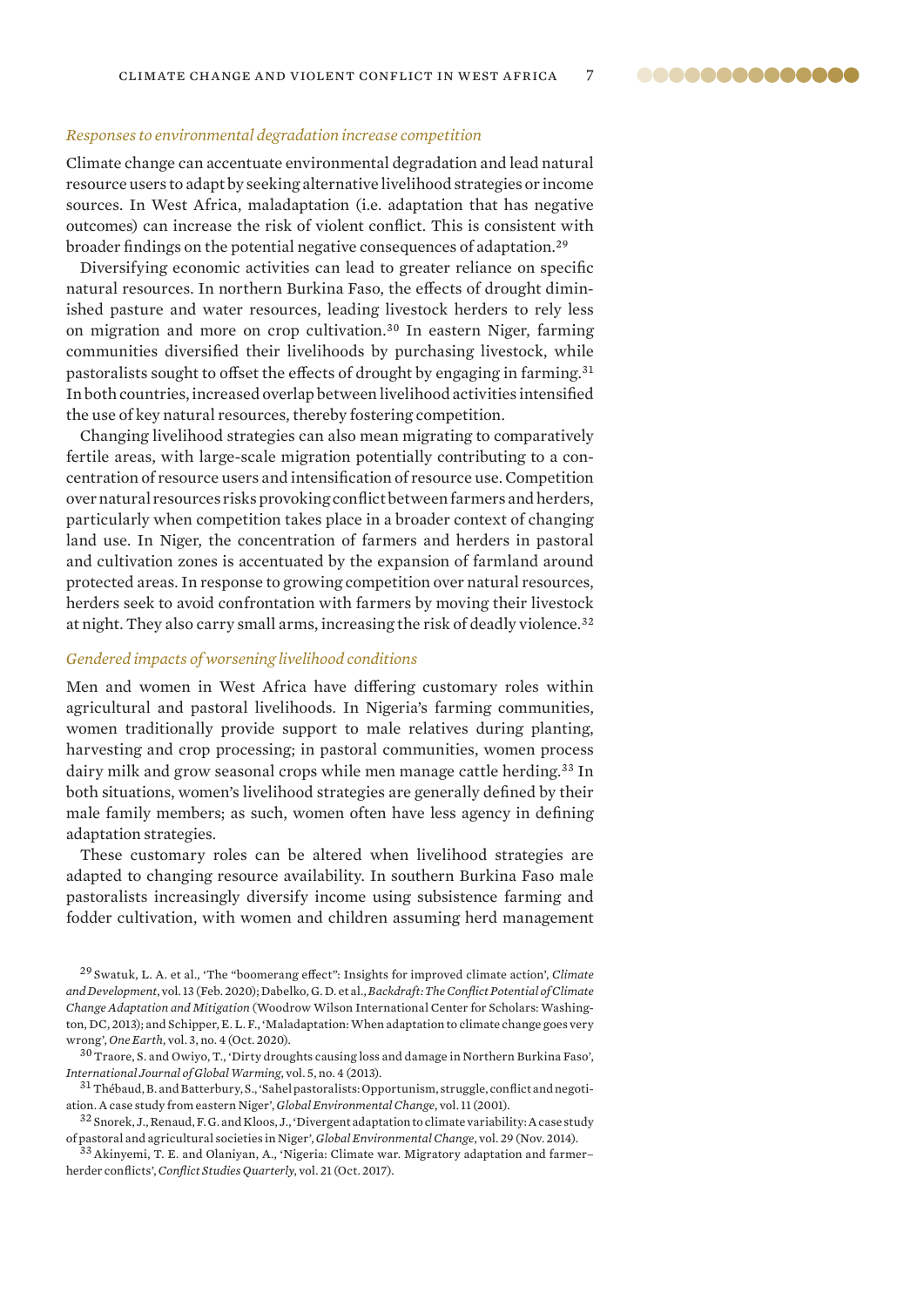<span id="page-7-0"></span>responsibilities that were previously carried out by men.<sup>34</sup> In the dry season, young men herd cattle to water points during the day; in the rainy season, men take the cattle out at night, while women and children manage small ruminants grazing during the day.<sup>35</sup> Although these adaptation strategies can increase the workload on women and girls, they potentially give them a larger role in income generation and decision-making around livelihood strategies.

### *Entry points for addressing worsening livelihood conditions and conflict*

Local adaptation capacities and maladaptation are important variables in the relationship between climate change and violent conflict in West Africa. Livelihoods may be less resilient if they are inherently tied to climate-sensitive natural resources. In addition to the uptake of alternative livelihood strategies that potentially accentuate local resource competition, maladaptation can imply seeking alternative incomes in illegal activities (e.g. cattle rustling, kidnapping and trafficking) that benefit armed groups and criminal organizations.36 These findings suggest that strengthening livelihood resilience and facilitating sustainable livelihood adaptation are two entry points that can help prevent climate change from negatively affecting livelihood conditions and in turn contributing to violent conflict in West Africa.

#### **Increasing migration and changing pastoral mobility patterns**

Climate change can increase the incidence of extreme weather and disasters, jeopardizing livelihoods or even survival. While sudden disasters can lead to displacement, the effects of gradual climate change on migration are more diffuse and reminiscent of economic migration—that is, movement towards better income opportunities and urban migration.<sup>37</sup> Migration, therefore, functions as an adaptation strategy for climate-affected groups.

Group-specific vulnerabilities inform when and how migration is used as an adaptation strategy in West Africa. The literature sample focuses on farmer–herder conflicts, particularly in Nigeria's Middle Belt region, emphasizing that changing pastoral mobility patterns play a key role in the relationship between climate change and violent conflict. Exploitative governance of the effects of climate change, and poor governance of the resulting increases in migration, also accentuate the risk of violent conflict.

### *Differing vulnerabilities affect climate-related migration and conflict*

Local vulnerabilities and adaptation capacities inform how climate change affects livelihood deterioration. Migration can support the development of new income-generating activities or more resilient livelihood strategies,

 $34$  Nébié, E. K. I., West, C. T. and Crane, T. A., "Where's the map?": Integrating ethnography with [maps to understand the complementarity between pastoral mobility and border formation'](https://journals.librarypublishing.arizona.edu/jpe/article/id/2258/), *Journal of Political Ecology*, vol. 27, no. 1 (Jan. 2020).

<sup>&</sup>lt;sup>35</sup> Nébié, West and Crane (note 34).

<sup>36</sup> Owonikoko, S. B. and Momodu, J. A., ['Environmental degradation, livelihood, and the stability](https://cogentoa.tandfonline.com/doi/abs/10.1080/09592318.2020.1776092?journalCode=fswi20)  [of Chad Basin Region](https://cogentoa.tandfonline.com/doi/abs/10.1080/09592318.2020.1776092?journalCode=fswi20)', *Small Wars & Insurgencies*, vol. 31, no. 6 (Aug. 2020).

<sup>37</sup>Clement, V. et al., *[Groundswell Part 2: Acting on Internal Climate Migration](https://openknowledge.worldbank.org/handle/10986/36248)* (World Bank: Washington, DC, Sep. 2021); and Barnett, J. and Adger, W. N., ['Mobile worlds: choice at the inter](https://www.annualreviews.org/doi/abs/10.1146/annurev-environ-102016-060952)[section of demographic and environmental change'](https://www.annualreviews.org/doi/abs/10.1146/annurev-environ-102016-060952), *Annual Review of Environment and Resources*, vol. 43, no. 1 (Oct. 2018).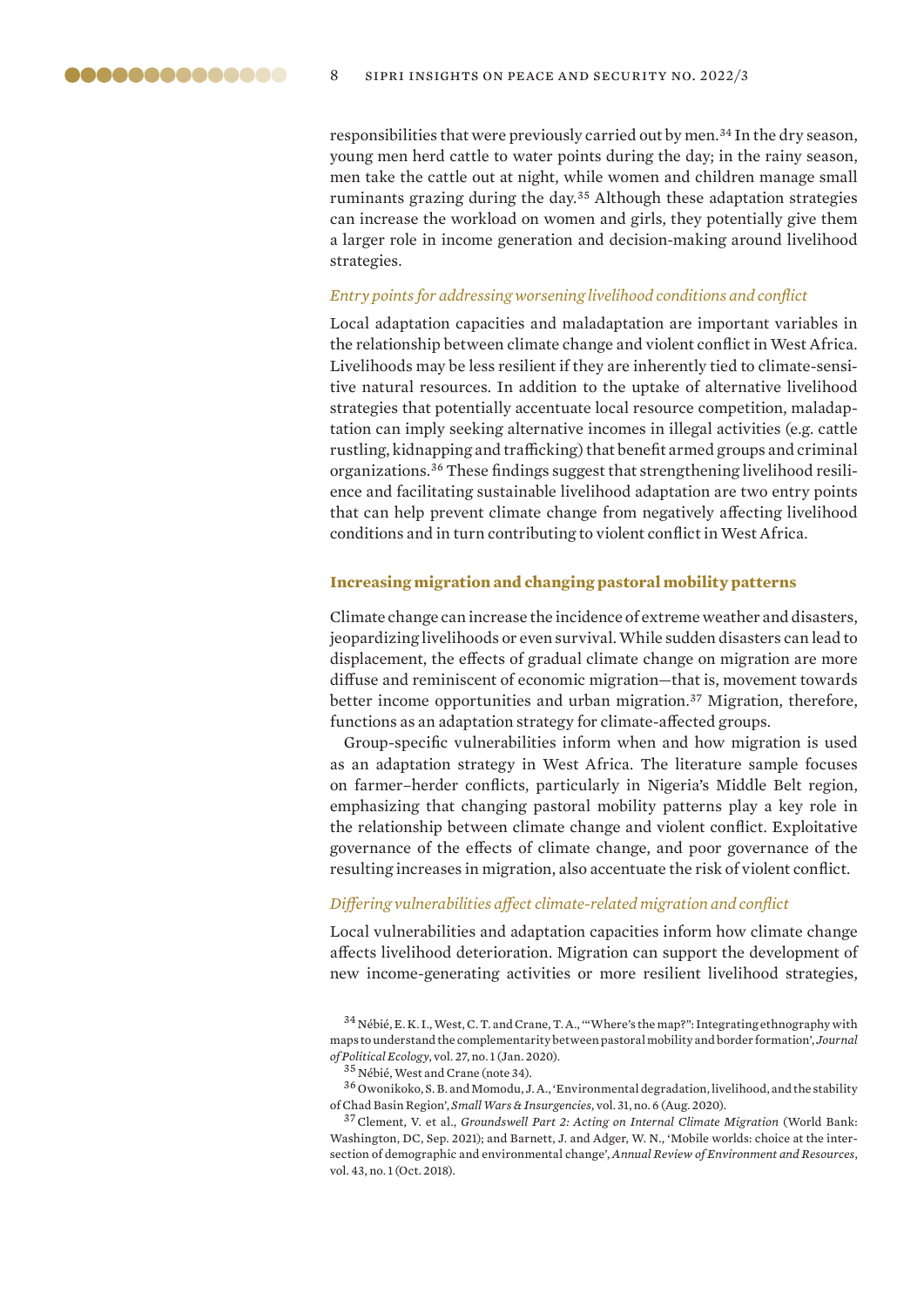while migration decisions are also informed by a group's specific vulnerabilities and mobility options.

Livelihoods that are closely tied to climate-sensitive natural resources are both less resilient to the effects of climate change and potentially more vulnerable to conflict- and climate-related displacement.<sup>38</sup> In northeastern Nigeria, for example, communities with a high dependence on natural resources are more vulnerable to conflict and more likely to experience displacement than groups with alternative income sources.<sup>39</sup>

Large-scale displacement can lead to a concentration of resource users and intensified resource use. The arrival of conflict-displaced people in fertile areas of the Lake Chad Basin, for instance, has led to increased crowding and pressure on water resources. This heightens competition and increases the risk of conflict, while over-use of local natural resources accentuates exposure to the effects of climate change.<sup>40</sup>

Migrant pastoralists are a particularly vulnerable group when it comes to the effects of climate change and environmental degradation, as they need freshwater and pasture access throughout the year. They often lack formal claims to natural resources and so must negotiate access with local communities. Migration can also expose them to violent conflicts in the region. The Mbororo, seasonal migrant pastoralists of the larger Fulani ethnic group, who travel to the Lake Chad Basin, offer one example. The Mbororo are marginalized in terms of their access to land and water resources, in part because they do not lay any claim to specific lands in the region. Having previously relied on local water-sharing agreements, recent shifts to modern large-scale water management have jeopardized their access to critical water points. With the combined effects of climate change and overexploited water resources affecting the availability of freshwater in Lake Chad, the Mbororo have become increasingly involved in escalating inter-communal conflicts.<sup>41</sup>

### *Changing pastoral livelihoods, changing pastoral mobility patterns*

Pastoralists use a range of migration strategies to cope with seasonal resource availability: long-distance transhumant pastoralism, short-distance or semisedentary pastoralism, and job-seeking migration.<sup>42</sup> However, the effects of climate change—rising temperatures, evapotranspiration, changing seasonal rainfall patterns and diseases—affect the health of water, pastures and livestock.

Research in the literature sample reflects growing concern regarding the frequency and severity of conflicts between farmers and migrant herders over natural resources, particularly in Nigeria. Desertification, aridification

<sup>38</sup> Kamta, F. N., Schilling, J. and Scheffran, J., '[Insecurity, resource scarcity, and migration to](https://www.mdpi.com/2071-1050/12/17/6830)  [camps of internally displaced persons in northeast Nigeria](https://www.mdpi.com/2071-1050/12/17/6830)', *Sustainability*, vol. 12, no. 17 (Aug. 2020). <sup>39</sup> Kamta, Schilling and Scheffran (note 38).

 $^{40}$  Nagabhatla, N. and Brahmbhatt, R., 'Geospatial assessment of water-migration scenarios in [the context of Sustainable Development Goals \(SDGs\) 6, 11, and 16](https://www.mdpi.com/2072-4292/12/9/1376)', *Remote Sensing*, vol. 12, no. 9 (Jan. 2020); and Owonikoko and Momodu (note 36).

<sup>41</sup> Nagabhatla, N. et al., 'Water, conflicts and migration and the role of regional diplomacy: Lake [Chad, Congo Basin, and the Mbororo pastoralist'](https://www.sciencedirect.com/science/article/abs/pii/S1462901121000903), *Environmental Science & Policy*, vol. 122 (Aug. 2021).

<sup>42</sup> Bukari, K. N. et al., '[Diversity and multiple drivers of pastoral Fulani migration to Ghana](https://www.semanticscholar.org/paper/Diversity-and-Multiple-Drivers-of-Pastoral-Fulani-Bukari-Bukari/d6d7b8311a6d6c73e4f6c4d13381522b483969e0)', *Nomadic Peoples*, vol. 24, no. 1 (Mar. 2020).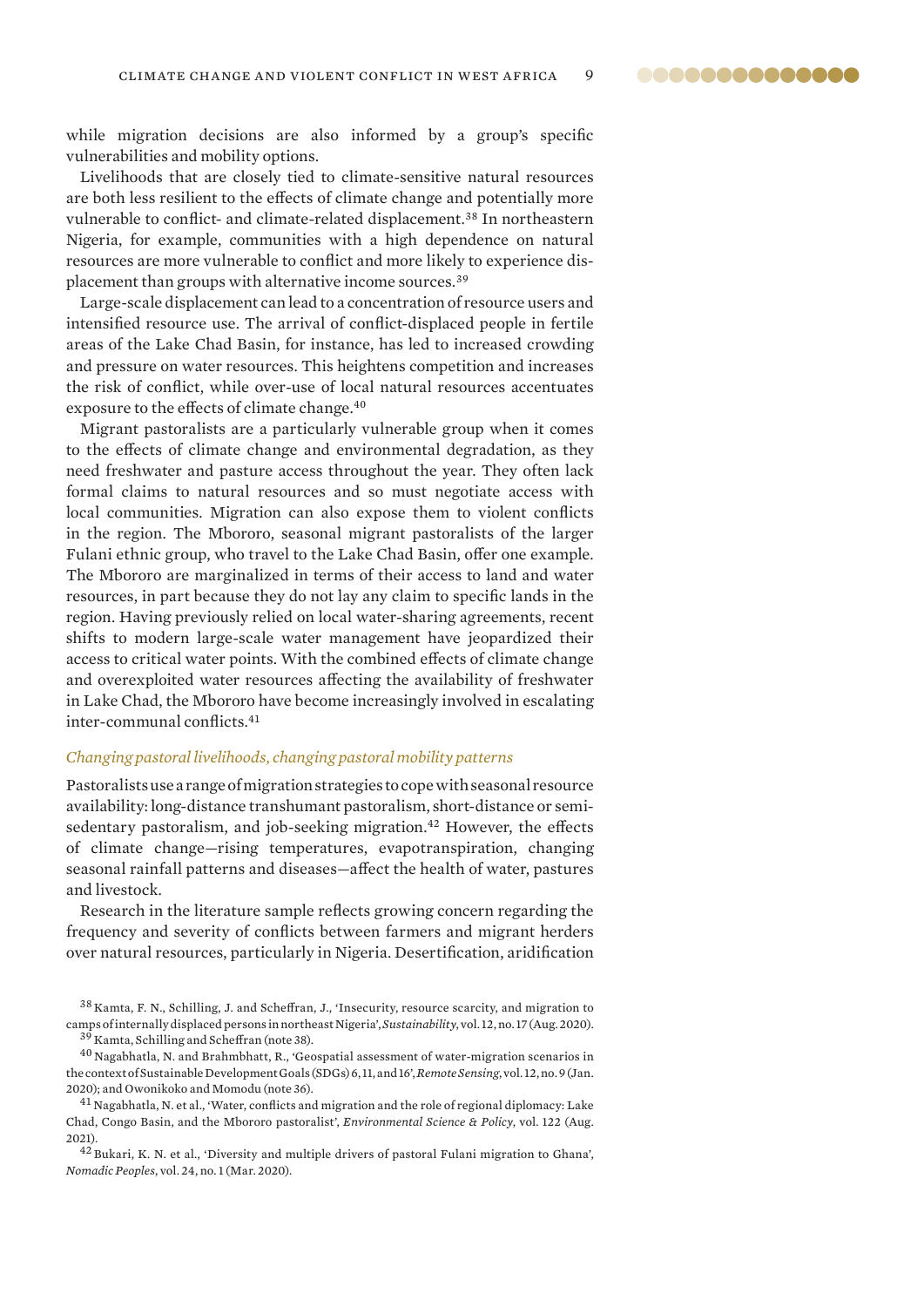and resulting water stress negatively impact grazing resources in northern Nigeria, with some research finding that herders are adapting by migrating north–south at different times of the year. This increases the risk of livestock damaging seasonal agriculture and conflicts ensuing between farmers and herders.<sup>43</sup> Other studies find that a growing number of herders are migrating southwards and crowding into certain regions, thereby creating more competition and conflict with farmers.<sup>44</sup>

One study finds that northern Nigeria is more vulnerable to climate change but less vulnerable to farmer–herder conflicts, while adjacent regions in the northeast and northwest, despite being less vulnerable to climate change, are most vulnerable to farmer–herder conflicts.<sup>45</sup> The authors conclude that

*Changing migration patterns may mean higher conflict risks where the effects of climate change are less significant*

farmer–herder conflict is least likely to occur in areas where the effects of climate change are most acute, and most likely to occur in areas where its effects are less acute. These findings support the view that livestock herders in Nigeria are moving into regions less impacted by climate change but increasingly impacted by resource conflicts. Changing migration patterns

may actually mean the conflict risks associated with climate change are highest in regions where the effects of climate change are less significant, which fits with research findings indicating that climate change, migration and conflict can intersect in situations of resource abundance as well as scarcity.<sup>46</sup>

### *Governance mediates climate change, migration and conflict relationships*

Research on climate change and violent conflict in East Africa found that migration can escalate resource conflicts when different groups, lacking common conflict-resolution mechanisms, are forced together.<sup>47</sup> While the literature on West Africa does to an extent acknowledge the role of disputeresolution mechanisms in preventing violent escalation, greater emphasis is placed on poor governance accentuating the risk of farmer–herder conflict. This includes government failures to address the adverse effects of climate change, tackle small arms proliferation and effectively manage farmer– herder conflicts.<sup>48</sup> An expanding agriculture sector, driven by population growth and commercial farming, also squeezes herders' access to natural resources.<sup>49</sup>

Governance of ethnic diversity is another factor, with ethnic and/or religious tensions potentially contributing to conflict escalation between

<sup>43</sup> Igwe, D. O., '[Climate variation-induced migration, land conflicts, and security situation in](https://revistaselectronicas.ujaen.es/index.php/TAHRJ/article/view/5478)  [Nigeria'](https://revistaselectronicas.ujaen.es/index.php/TAHRJ/article/view/5478), *Age of Human Rights Journal*, no. 14 (June 2020); and Akinyemi and Olaniyan (note 33).

44 Lenshie, N. E. et al., 'Desertification, migration, and herder-farmer conflicts in Nigeria: [rethinking the ungoverned spaces thesis](https://www.tandfonline.com/doi/abs/10.1080/09592318.2020.1811602?journalCode=fswi20)', *Small Wars & Insurgencies* (30 Aug. 2020); Okoli, A. C. and Ogayi, C. O., '[Herdsmen militancy and humanitarian crisis in Nigeria: a theoretical briefing'](https://www.tandfonline.com/doi/abs/10.1080/10246029.2018.1499545?journalCode=rasr20), *African Security Review*, vol. 27, no. 2 (Apr. 2018); and Olaniyan A. and Okeke-Uzodike, U., ['Desperate guests,](http://www.csq.ro/wp-content/uploads/CSQ-10.-Olaniyan-Okeke-Uzodike.pdf)  [unwilling hosts: climate change-induced migration and farmer-herder conflicts in southwestern](http://www.csq.ro/wp-content/uploads/CSQ-10.-Olaniyan-Okeke-Uzodike.pdf)  [Nigeria'](http://www.csq.ro/wp-content/uploads/CSQ-10.-Olaniyan-Okeke-Uzodike.pdf), *Conflict Studies Quarterly*, no. 10 (Jan. 2015).

<sup>45</sup> Madu, I. A. and Nwankwo, C. F., ['Spatial pattern of climate change and farmer–herder conflict](https://link.springer.com/article/10.1007/s10708-020-10223-2)  [vulnerabilities in Nigeria'](https://link.springer.com/article/10.1007/s10708-020-10223-2), *GeoJournal* (20 May 2020).

<sup>46</sup> Freeman, L., '[Environmental change, migration, and conflict in Africa: a critical examination](https://journals.sagepub.com/doi/abs/10.1177/1070496517727325)  [of the interconnections](https://journals.sagepub.com/doi/abs/10.1177/1070496517727325)', *Journal of Environment & Development*, vol. 26, no. 4 (Dec. 2017).

<sup>47</sup> Van Baalen and Mobjörk (note 3).

<sup>48</sup> Lenshie et al. (note 44).

<sup>49</sup> Igwe (note 43); and Okoli and Ogayi (note 44).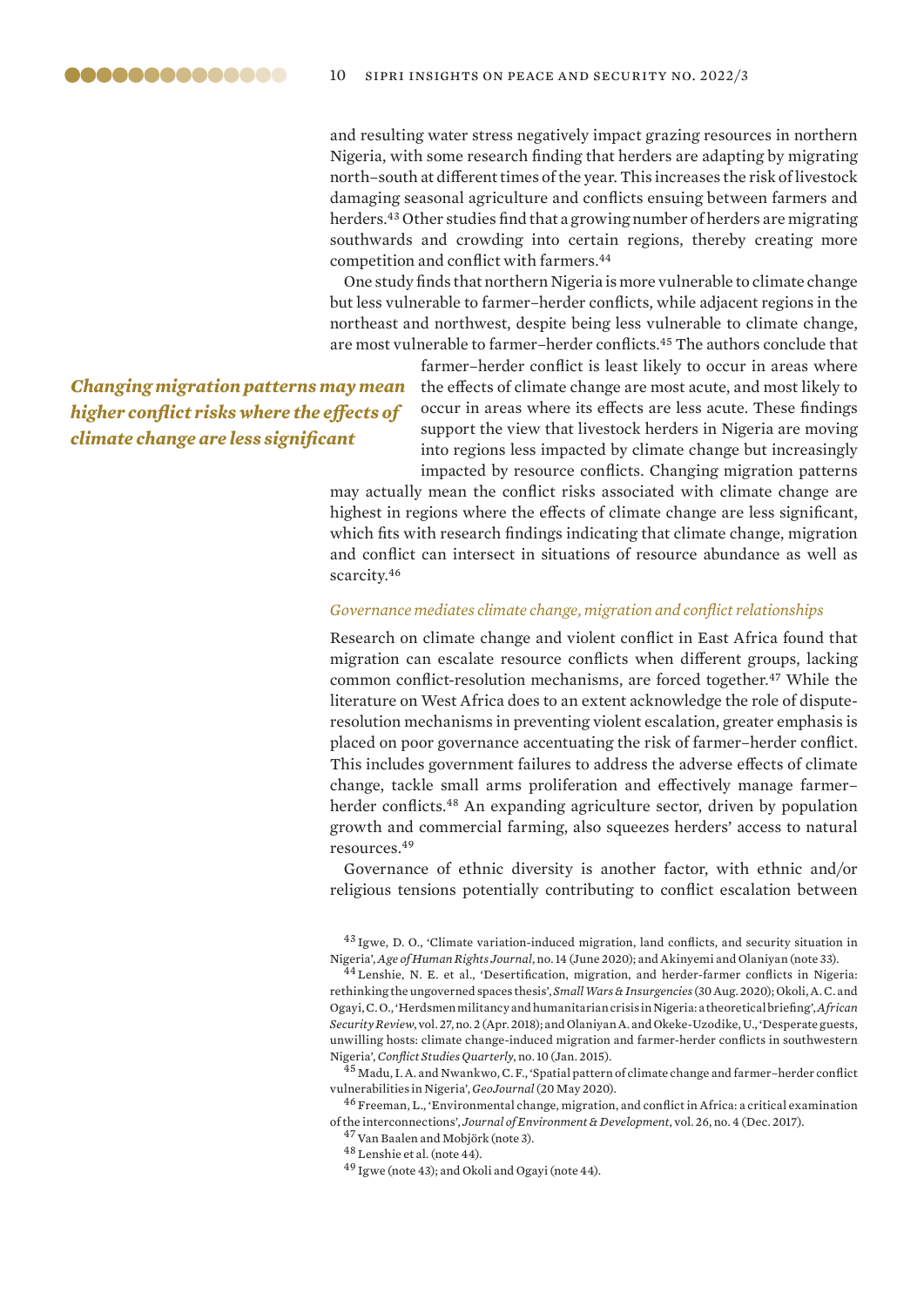<span id="page-10-0"></span>migrant herders and farmers in West Africa.<sup>50</sup> The literature sample extensively covers conflicts between ethnic Fulani herders and other groups, with just one article dealing with intra-group tensions between settled and migratory Fulani herders in Nigeria.<sup>51</sup> Despite a consensus that Fulani herders are changing their migration patterns in response to the effects of climate change, research sometimes describes them as armed actors, even militias. This framing is used to advocate improved local security and policing as a response to changing herder migration patterns in Nigeria.<sup>52</sup> Such singling out of a particular group as a security threat can have broader consequences for peace and conflict. In the 1970s and 1980s, severe droughts had devastating impacts on the livelihoods of Tuareg pastoralists in northern Mali. In this context, harmful governance—sedentarization policies, local corruption, and repression and marginalization of pastoralist Tuaregs—contributed to many young Tuaregs migrating to Algeria and Libya, where they were exposed to revolutionary political trends and gained military experience participating in regional conflicts. These migrants later became instrumental in the 1990-96 Tuareg rebellion against the Malian Government.<sup>53</sup> This example illustrates how climate change, livelihood deterioration and migration interact with governance of ethnic diversity to increase the risk of violent conflict.

### *Entry points for addressing migration, mobility and conflict*

Local vulnerabilities, changing pastoral mobility and governance inform the relationship between climate change, migration and violent conflict in West Africa. Groups dependent on climate-sensitive natural resources are at highest risk of climate change, violent conflict and displacement. Responses to climate change and violent conflict can result in resource use being concentrated, thereby heightening the risk of resource competition. Changing pastoral mobility patterns also exacerbate the risk of farmer– herder conflicts, particularly when governance systems create inequalities between livelihood groups. Increasing migration and changing pastoral mobility patterns mean that regions less impacted by the effects of climate change may actually face greater conflict risks than highly climate-exposed regions. Understanding this link between climate change, migration and violent conflict in West Africa can help in identifying conflict hotspots and preventing escalation.

<sup>50</sup> Madu and Nwankwo (note 45); Okoli and Ogayi (note 44); Olaniyan and Okeke-Uzodike (note 44); and Olaniyan, A., Francis, M. and Okeke-Uzodike, U., ['The cattle are "Ghanaians" but the](https://asq.africa.ufl.edu/files/Volume-15-Issue-2-Olaniyan-Francis-and-Okeke-Uzodike.pdf)  [herders are strangers: farmer–herder conflicts, expulsion policy, and pastoralist question in Agogo,](https://asq.africa.ufl.edu/files/Volume-15-Issue-2-Olaniyan-Francis-and-Okeke-Uzodike.pdf)  [Ghana'](https://asq.africa.ufl.edu/files/Volume-15-Issue-2-Olaniyan-Francis-and-Okeke-Uzodike.pdf), *African Studies Quarterly*, vol. 15, no. 2 (2015).

 $51$  Robert, É., ['Les zones pastorales comme solution aux conflits agriculteurs / pasteurs au Bur](https://journals.openedition.org/com/5861)kina Faso [: l'exemple de la zone pastorale de la Doubégué'](https://journals.openedition.org/com/5861) ['Pastoral zones as a solution to farmer / pastoralist conflicts in Burkina Faso: the example of the pastoral zone of Doubégué'], *Cahiers d'Outre-Mer*, vol. 63, no. 249 (Jan. 2010); Akinyemi and Olaniyan (note 33); Bukari et al. (note 42); Freeman (note 46); Igwe (note 43); Lenshie et al. (note 44); Madu and Nwankwo (note 45); Nagabhatla et al. (note 41); Okoli and Ogayi (note 44); Snorek, Renaud and Kloos (note 32); and Olaniyan and Okeke-Uzodike (note 44).

 $^{52}$  Akinyemi and Olaniyan (note 33); Okoli and Ogayi (note 44); and Lenshie et al. (note 44).

<sup>53</sup> Benjaminsen, T. A., ['Does supply-induced scarcity drive violent conflicts in the African](https://journals.sagepub.com/doi/10.1177/0022343308096158)  [Sahel? The case of the Tuareg rebellion in northern Mali'](https://journals.sagepub.com/doi/10.1177/0022343308096158), *Journal of Peace Research*, vol. 45, no. 6 (Nov. 2008).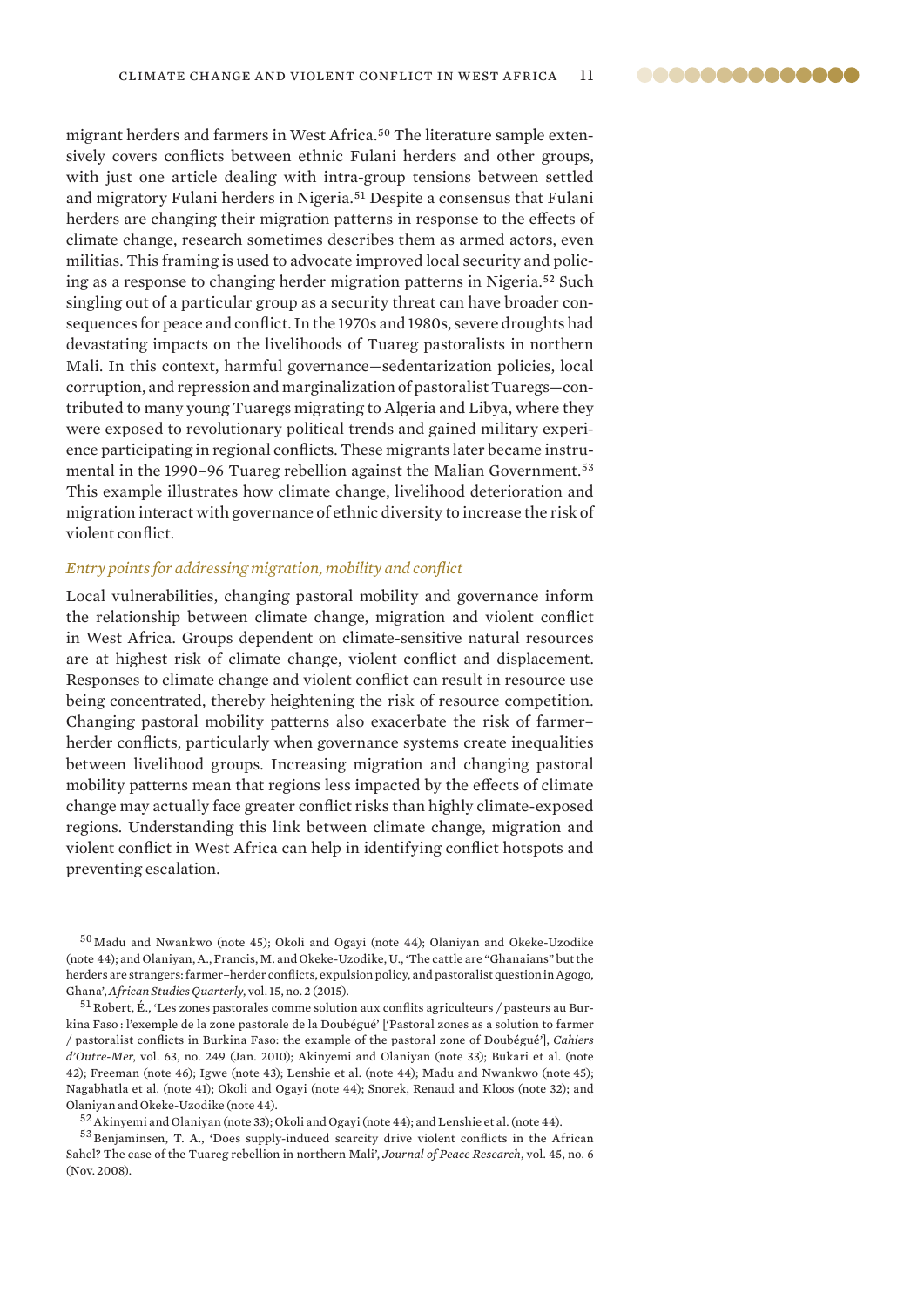### **Tactical considerations by armed groups**

As well as increasing the risk of local conflicts, climate change can affect the dynamics of broader hostilities by altering natural, human and other resource availability, and providing new opportunities for armed groups. In East Africa and South and South East Asia, armed groups have used the impacts of extreme weather on livelihoods to boost recruitment.<sup>54</sup> Moreover, in East Africa, armed groups have altered their behaviour in response to weather conditions, using wetter weather and thicker vegetation cover to mask their operations.<sup>55</sup>

There is comparatively limited reference in the literature sample to the relationship between climate change, the tactical considerations of armed groups and violent conflict in West Africa. There is evidence that short-term rainfall deficits in the Niger River Basin increase the risk of political violence by undermining livelihood and food security.56 Armed groups have capitalized on the effects of climate change on livelihoods to gain support and recruits, while military operations against armed groups in climate-exposed regions have sometimes accentuated livelihood insecurity and increased local vulnerability to climate change. In all cases, the research highlights the importance of governance: weak governance increases the risk of insecurity; harmful governance accentuates vulnerability; and non-state or informal governance can offer an alternative.

### *Armed groups capitalize on environmental degradation and weak governance*

In the Lake Chad Basin, weak transboundary governance and worsening livelihood conditions linked to the lake's shrinking surface area mean illegal activities have long been used as alternative income sources.<sup>57</sup> Armed groups have used the same confluence of factors to boost support and recruitment. Both Boko Haram and ISWAP have played on local political and economic grievances in the Lake Chad region, offering loans or salaries to gain support and recruits in communities exposed to climate change and environmental degradation.<sup>58</sup> Boko Haram also uses cattle rustling and agents who sell stolen livestock in local markets, as well as kidnapping and trafficking in drugs, people and arms, to gain revenue.<sup>59</sup>

### *Escalating farmer–herder conflicts in Nigeria*

The case of armed herder groups in Nigeria is distinct from previous findings on climate change, tactical considerations by armed groups and violent conflict in East Africa and South and South East Asia. Over the past decade, farmer–herder violence in Nigeria has escalated from small local clashes to organized militancy among migrant herders. These armed herders use increasingly sophisticated small arms to raid farming villages in Nigeria's

<sup>&</sup>lt;sup>54</sup> Van Baalen and Mobjörk (note 3); and Nordqvist and Krampe (note 3).

<sup>&</sup>lt;sup>55</sup> Van Baalen and Mobjörk (note 3).

<sup>56</sup> Landis, S. T. et al., '[Fording differences? Conditions mitigating water insecurity in the Niger](https://www.sciencedirect.com/science/article/abs/pii/S0962629816302050)  [River Basin'](https://www.sciencedirect.com/science/article/abs/pii/S0962629816302050), *Political Geography*, vol. 56 (Jan. 2017).

<sup>57</sup> Owonikoko and Momodu (note 36).

<sup>58</sup>Varin, C., '[No opportunity lost: the ISWAP insurgency in the changing climate of Lake Chad](https://www.jstor.org/stable/10.2979/africonfpeacrevi.10.2.07)  [Region](https://www.jstor.org/stable/10.2979/africonfpeacrevi.10.2.07)', *African Conflict and Peacebuilding Review*, vol. 10, no. 2 (2020); and Owonikoko and Momodu (note 36).

<sup>59</sup> Owonikoko and Momodu (note 36).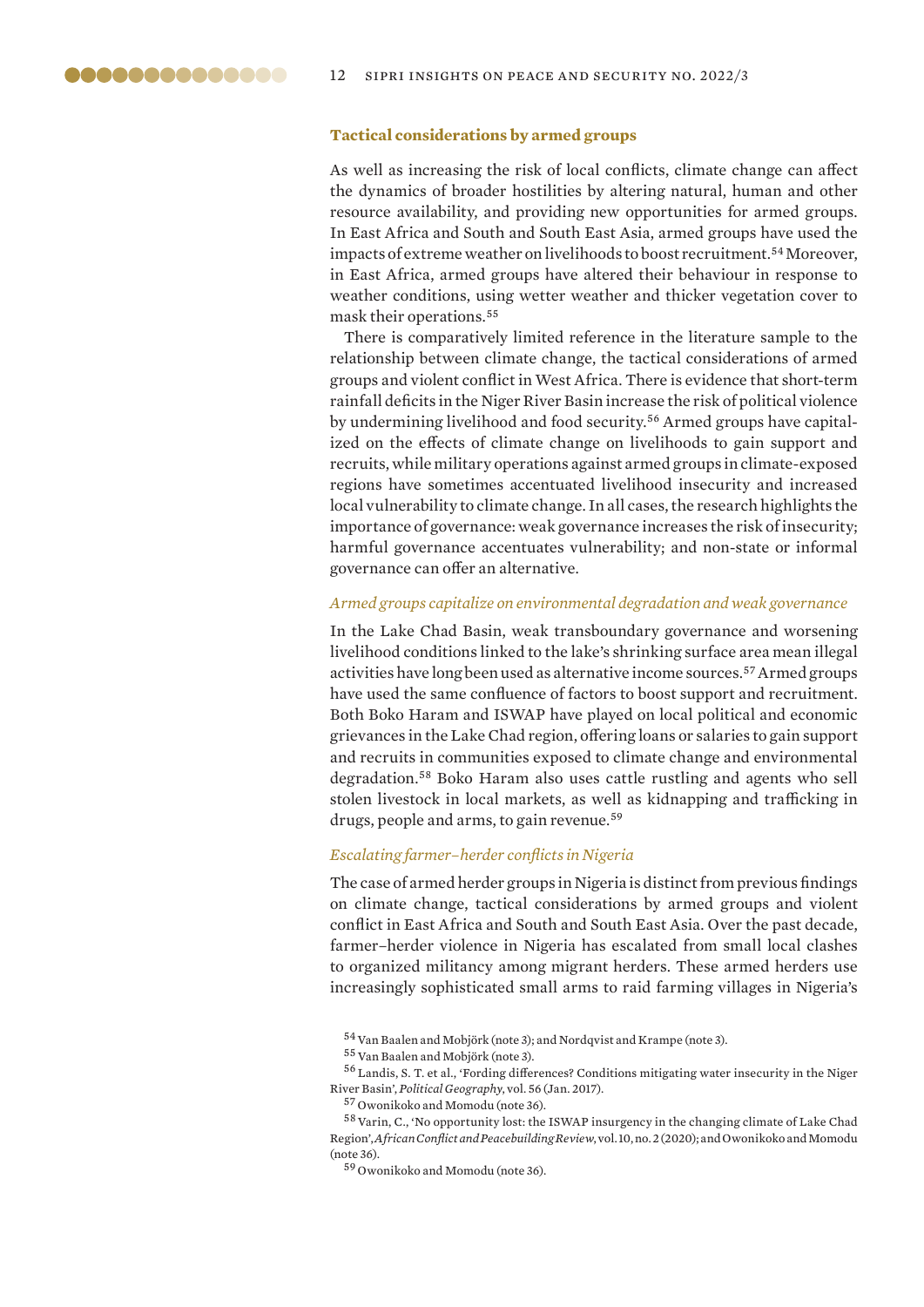Middle Belt region, leading to significant internal displacement, loss of local livelihoods, disrupted food production and food insecurity. Farming communities have responded by mobilizing self-defence groups, worsening the cycle of violent conflict.

Multiple factors have contributed to the escalation of local resource conflicts into violent intra-communal conflict in Nigeria. These include climate

pressure on freshwater, pastures and livestock migration routes, as well as weak governance of land, natural resources and the livestock sector in rural areas.<sup>60</sup> The effects of climate change in northern Nigeria, worsening livelihood conditions for migrant herders, changing pastoral mobility patterns

*Diverse types of governance can help build local resilience to climate-related disasters and violent conflict*

towards the Middle Belt region, and weak governance of increasingly contested natural resources have in combination contributed to turning isolated local resource conflicts into broader intra-communal violence.

### *Military responses accentuate environmental degradation and vulnerability*

Armed conflict contributes to worsening livelihood conditions for vulnerable groups and accentuates vulnerability to climate change. Military operations against armed groups in the Lake Chad region, for instance, have sometimes exacerbated livelihood insecurity and increased local livelihoods' vulnerability to the effects of climate change. Forced evacuations from islands in the lake, fish market closures and military-imposed restrictions on movement during counterinsurgency operations affect local communities' access to their sources of income.<sup>61</sup> These decisions have displaced populations and affected some of the most vulnerable livelihood groups, for example reducing fishers' access to water and herders' access to pastures.<sup>62</sup>

### *Climate change and informal governance during violent conflict*

In contrast to weak and harmful governance—which can accentuate the relationship between climate change, the tactical considerations of armed groups and violent conflict—strong informal governance can improve responses to disasters in conflict-affected regions. In Mali, armed groups' control over territory and relations with civilians, as well as the strength of informal local institutions, are found to improve the prospects for disaster risk reduction (DRR) programming.<sup>63</sup> Diverse types of governance can, therefore, contribute to building local community resilience to climaterelated disasters and violent conflict.

### *Entry points for addressing violent conflict in climate-exposed regions*

In West Africa, the effects of climate change in areas of weak governance have provided opportunities for armed groups to mobilize local support and new recruits. In Nigeria, the convergence of climate change, degraded pastoralist livelihoods, changing pastoral mobility patterns and weak government resource management is contributing to the escalation of local farmer–herder conflicts. Armed conflict and military operations can also

<sup>63</sup>Walch, C., ['Disaster risk reduction amidst armed conflict: Informal institutions, rebel groups,](https://onlinelibrary.wiley.com/doi/10.1111/disa.12309)  [and wartime political orders](https://onlinelibrary.wiley.com/doi/10.1111/disa.12309)', *Disasters*, vol. 42, no. S2 (Oct. 2018).

 $^{60}\rm{O}$ koli and Ogayi (note 44).

 $^{61}\rm{Var}$  (note 58).

 $62$  Varin (note 58).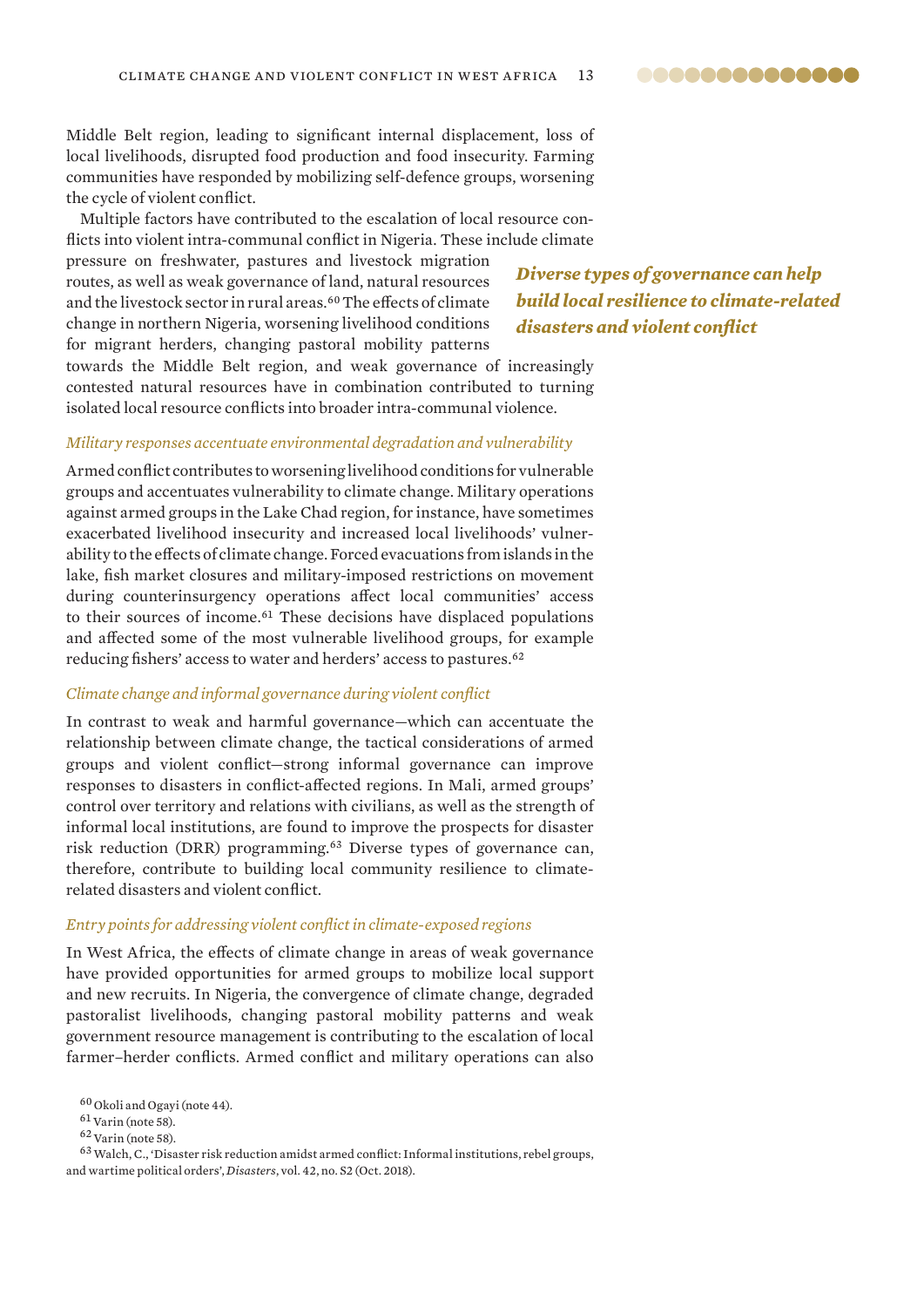<span id="page-13-0"></span>be harmful for vulnerable natural resource-based livelihoods, potentially even reinforcing armed groups' anti-government narratives. These findings emphasize the role of local governance in shoring up community resilience to the effects of climate change and violent conflict. This includes informal governance, which can support humanitarian action operations in cases where the state is too weak or absent. In terms of hard security outcomes arising from the relationship between climate change, the tactical considerations of armed groups and violent conflict, findings on the critical role of good governance emphasize that hard security solutions alone cannot address the drivers of conflicts in West Africa.

### **Elite exploitation of local grievances**

In East Africa and South and South East Asia, climate change is more likely to increase the risk of local conflicts than civil wars.<sup>64</sup> If exploited by local or national elites, though, small-scale tensions can increase the risk of broader conflict. For example, in the aftermath of sudden disasters, local elites can amass power by controlling humanitarian aid distribution.<sup>65</sup> In East Africa, political elites have incited farmer–herder violence in the run-up to national elections and taken advantage of the resulting ethnic tensions in their campaigns.<sup>66</sup>

In West Africa, it is not just a matter of elites exploiting local grievances related to climate change. The literature sample shows that governments create local grievances with weak and sometimes divisive governance choices that increase vulnerability to the effects of climate change and drive violent conflicts. Ineffective or iniquitous natural resource governance increases the risk of resource conflicts, which may then be politicized and exacerbated by elites. National governance can also impede effective responses to regional crises and increase the risk of intrastate conflict.

### *Mismanagement and unequal distribution of natural resources*

When local institutions mismanage natural resources, resulting inequalities in resource users' access can increase the risk of conflict. In Mali's Inner Niger Delta, court records show that farmer–herder conflicts coalesced around two related issues: first, the expansion of agriculture into livestock corridors, and, second, the encroachment of rice farming onto livestock grazing pastures.<sup>67</sup> There was little evidence that the incidence of farmer–herder land disputes increased in the aftermath of abnormally high precipitation levels, leading the authors of the study to find that local land conflicts were best explained by weak local governance and resource management.<sup>68</sup>

In Niger's Tahoua region, disputes over resource access and use are accentuated by the privatization of fields, pastures and lakes that were previously commons resources, and weak local governance.<sup>69</sup> One study found a higher

 $64$  Van Baalen and Mobjörk (note 3); and Nordqvist and Krampe (note 3).

<sup>65</sup> Nordqvist and Krampe (note 3).

<sup>&</sup>lt;sup>66</sup> Van Baalen and Mobjörk (note 3).

<sup>67</sup> Benjaminsen, T. A. et al., '[Does climate change drive land-use conflicts in the Sahel?](https://journals.sagepub.com/doi/abs/10.1177/0022343311427343)', *Journal of Peace Research*, vol. 49, no. 1 (Jan. 2012).

<sup>68</sup> Benjaminsen et al. (note 67).

<sup>69</sup> Snorek, J., Moser, L. and Renaud, F. G., '[The production of contested landscapes: Enclosing the](https://www.sciencedirect.com/science/article/abs/pii/S0743016716302522)  [pastoral commons in Niger](https://www.sciencedirect.com/science/article/abs/pii/S0743016716302522)', *Journal of Rural Studies*, vol. 51 (Apr. 2017).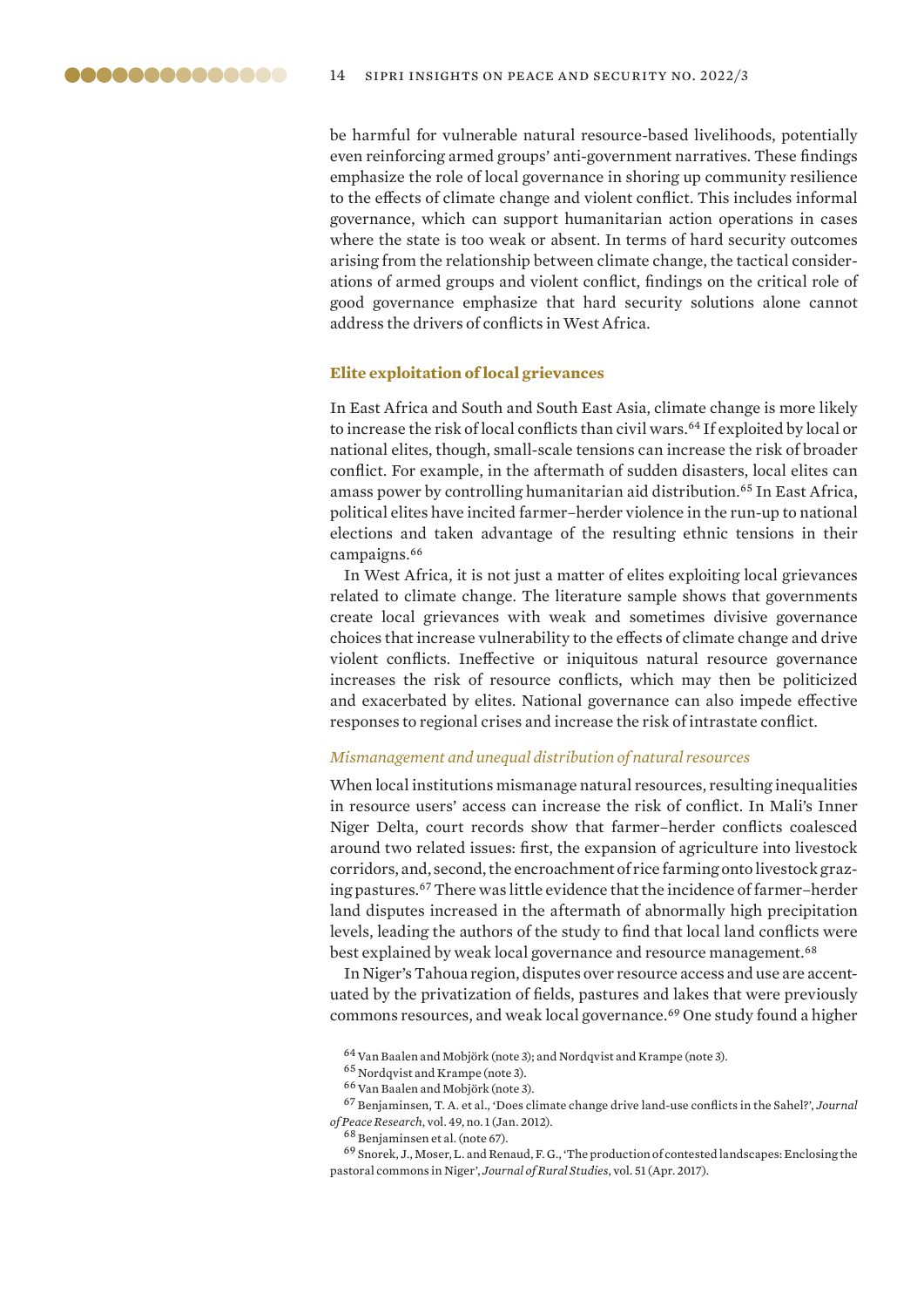incidence of water conflict in a village where local authorities did not enforce pastoral land and water management rules, in contrast to the greater cooperation witnessed between farmers and herders in another village where authorities did enforce such rules.<sup>70</sup> In the context of a changing climate and its impact on natural resource availability, good governance has a critical role to play in preventing conflicts and even promoting cooperation.

### *Elite manipulation and exploitation of local conflicts*

Elite manipulation and exploitation accentuate the impacts of climate change on some groups more than others. The risk of resource conflict escalation in Burkina Faso, Côte d'Ivoire and Mali, for example, is higher when local disputes overlap with election periods or national political narratives around immigrants.<sup>71</sup> Moreover, elite exploitation can cause local resource

conflicts to escalate into broader conflicts between identities. In Ghana, pressure on natural resources can lead local farmers to advocate that migrant Fulani herders be physically expelled and prohibited from re-entering the country. West African governments have sometimes deployed herder expulsion policies during economic hardship or in response to conflict between migrant herders and host communities.

*The risk of resource conflict escalation is higher in some areas when local disputes overlap with election periods or political narratives around immigrants*

Such policy choices are framed in ethnic and national language: for example, supporting the rights of indigenous Ghanaians over Fulani migrant 'strangers'. Herder expulsions can also be a politically expedient alternative to regulating or sedentarizing migrant herder groups—including herders employed by Ghanaian elites to manage their large cattle herds.<sup>72</sup>

### *Intrastate conflict*

The effects of climate change can also impact state-level disputes, with weak transboundary governance increasing the risk of competition and insecurity. In the Lake Chad Basin, severe droughts in the 1980s led to several militarized conflicts over competing water claims, including Nigeria–Niger clashes over water diversion and access to the Komadugu-Yobe River, and Nigeria–Cameroon disputes over border demarcation claims.<sup>73</sup> In 2007, violent clashes between Nigerian fishers and Cameroonian and Chadian gendarmes almost escalated into an international military confrontation between the three states.<sup>74</sup> As well as increasing the risk of conflict over water resources in the Lake Chad region, weak transboundary water agreements affect state cooperation on other issues, including environmental degradation, migration and armed groups.<sup>75</sup> These examples highlight how climate change and weak state governance can increase the risk of militarized international conflicts.

<sup>70</sup> Snorek, Moser and Renaud (note 69).

 $^{71}$  Seter, H., Theisen, O.M. and Schilling, J., 'All about water and land? Resource-related conflicts [in East and West Africa revisited](https://link.springer.com/article/10.1007/s10708-016-9762-7)', *GeoJournal*, vol. 83, no. 1 (Feb. 2018).

<sup>72</sup> Olaniyan, Francis and Okeke-Uzodike (note 50).

<sup>73</sup> Okpara et al. (note 27); and Owonikoko and Momodu (note 36).

<sup>74</sup> Owonikoko and Momodu (note 36).

<sup>75</sup> Owonikoko and Momodu (note 36).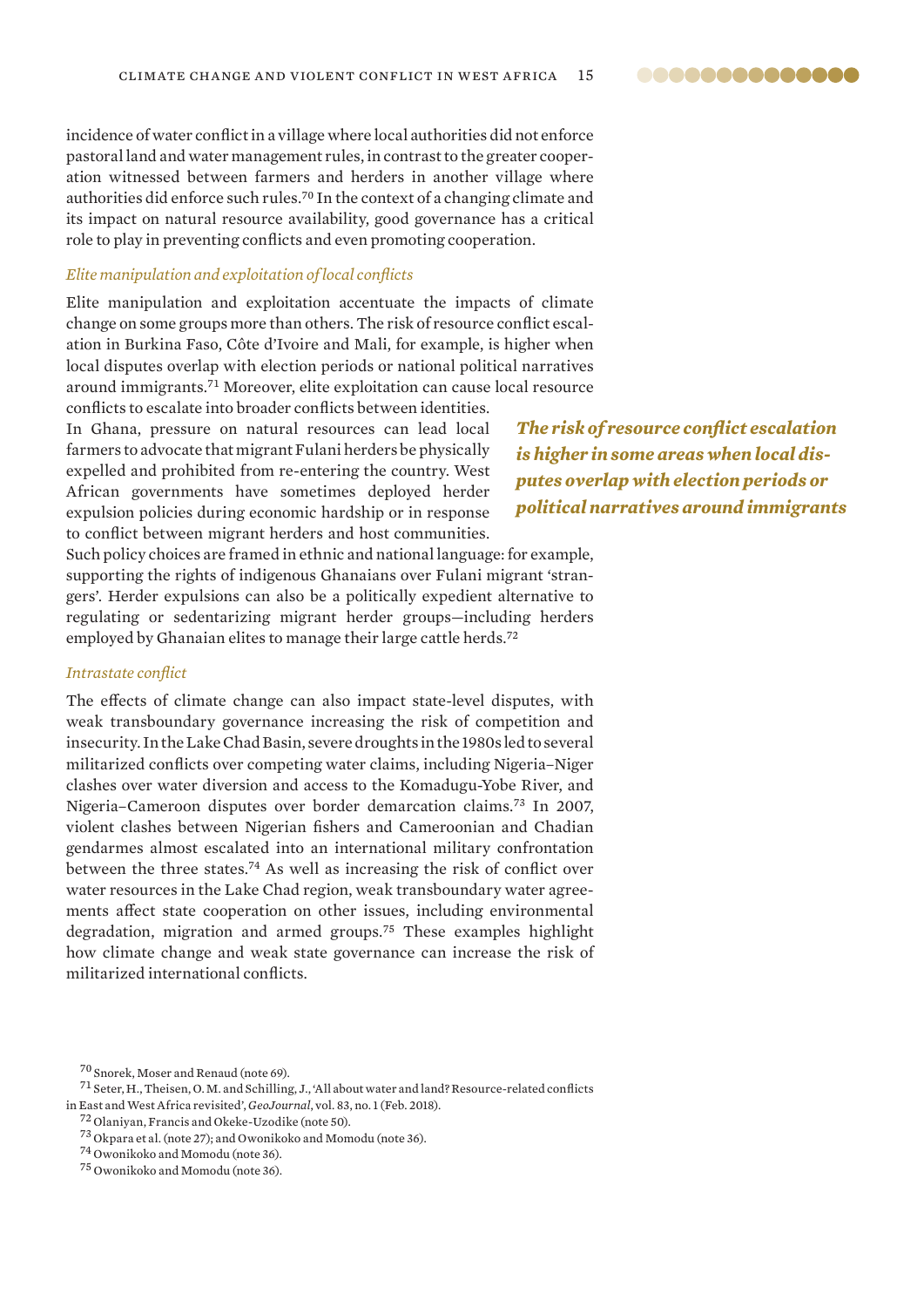<span id="page-15-0"></span>

### 16 sipri insights on peace and security no. 2022/3

### *Entry points for shoring up governance and policy responses*

Beyond the exploitation of local grievances by elites, the literature sample highlights the role of weak and divisive governance in both accentuating local

*Across all four pathways of climate insecurity in West Africa, governance is found to be critical* 

vulnerabilities to the effects of climate change and increasing the risk of violent conflict. Inadequate natural resource management can lead to resource conflicts between farmers and herders. In addition, government responses to these conflicts can contribute to the marginalization of specific groups, such as Fulani herders. Weak transboundary governance fosters competition and insecurity, while low levels of international cooperation

around key resources can exacerbate the risks of intrastate conflicts.

Across all four pathways of climate insecurity, governance is found to be critical when it comes to the conflict risks associated with climate change in West Africa. Addressing insecurity in climate-exposed regions requires that reinforcement of legitimate and inclusive governance mechanisms is prioritized.

### IV. Implications for research and policymaking

This systematic literature review reveals a number of important findings on climate change and violent conflict in West Africa. While it finds significant overlap with the pathways identified in previous studies on East Africa and South and South East Asia, it also points to complementary findings in each of the four pathways.<sup>76</sup> Namely, that climate change and violent conflict intersect when (*a*) maladaptation accentuates local resource competition; (*b*) increasing migration, as an adaptation strategy, heightens resource competition in areas less impacted by climate change; (*c*) weak governance provides armed groups with new opportunities or leads to increased reliance on armed self-defence; and (*d*) weak and sometimes divisive governance increases climate vulnerability, feeds local grievances and drives violent conflicts.

Along with these findings, two challenges for research and policymaking remain. First, though this paper identifies important findings from local case studies, the size and scope of the literature makes it difficult to draw firm conclusions on the relationship between climate change and violent conflict across West Africa. Despite the broad, high-level policy interest in this topic and region, this paper identified a relatively small sample of rigorous academic research. Moreover, even within existing research, much of the region is neglected; coastal regions are poorly represented in the literature sample, despite being projected to experience significant, if different, climate impacts. The lack of research on how local climate vulnerabilities may produce risks that manifest differently—or are labelled differently—in particular contexts, remains an important challenge for both research and policymaking.

The second challenge is the absence of long-term perspectives on future climate change and violent conflict. Only one research paper in the sample (looking at colonial Nigeria) considered the long-term effects of climate

 $^{76}$  Van Baalen and Mobjörk (note 3); and Nordqvist and Krampe (note 3).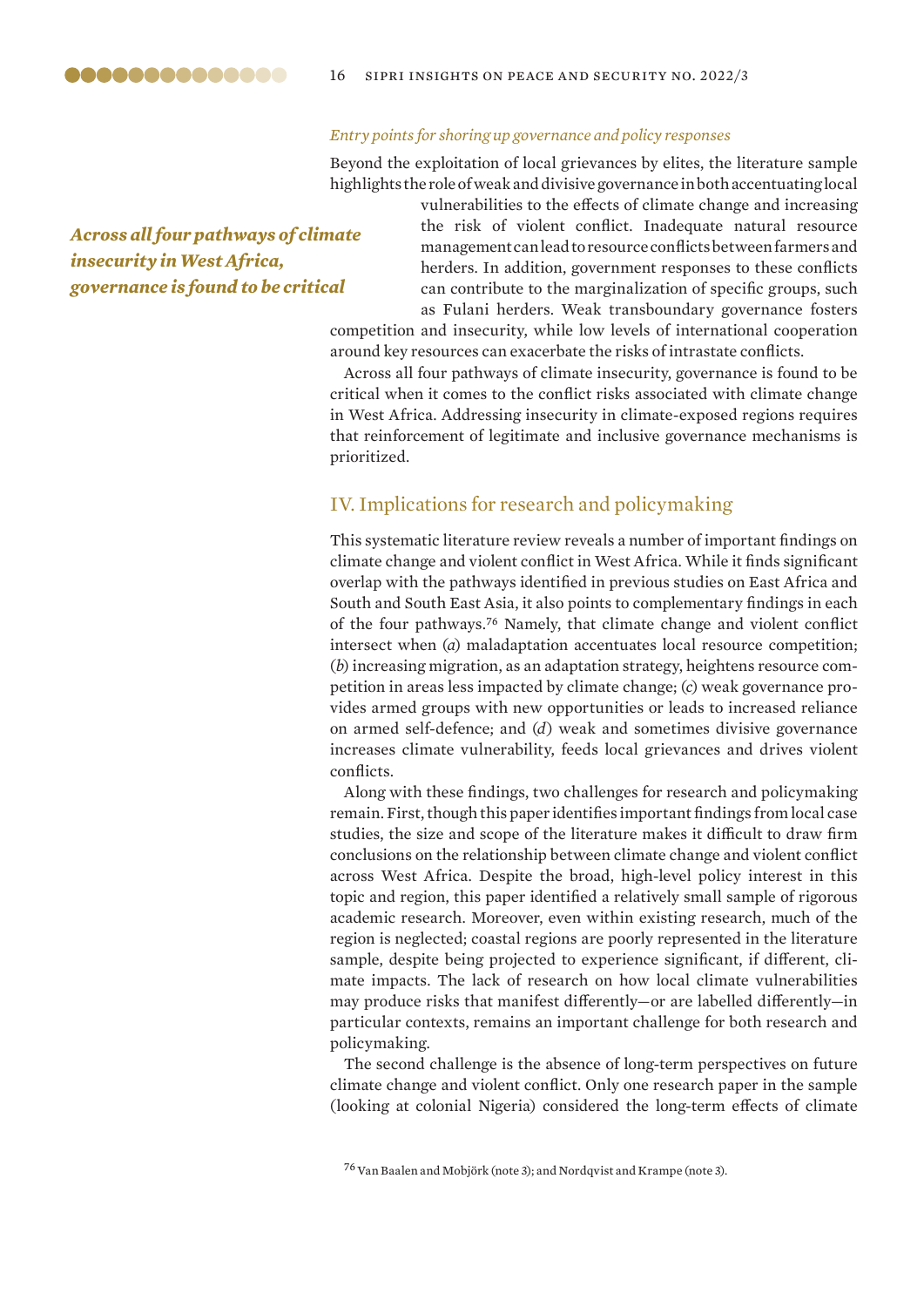<span id="page-16-0"></span>change on environmental degradation and violent conflict.<sup>77</sup> Furthermore, no study considered future trends in climate change and violent conflict. Without long-term perspectives on how climate change and violent conflict interact, there is no way of conceptualizing ways climate mitigation and adaptation programmes risk unintentionally creating new, or accentuating existing, conflict dynamics. As a result, policymakers are left without the evidence they need to promote climate- and conflict-sensitive development in West Africa.

More research is needed to better understand the relationship between climate change and violent conflict in West Africa, and in turn advance guidance for climate- and conflict-sensitive policymaking. There are three areas that are particularly important with regard to future research efforts: livelihood resilience and climate adaptation, the dynamics of changing migration patterns and changing risks and local governance mechanisms.

#### **Livelihood resilience and climate adaptation**

West African communities faced with the adverse effects of climate change and violent conflict are adapting their livelihoods to cope with increased insecurity. Further research should contribute to a better understanding of the factors underlying resilient livelihoods, as well as to policies and programming that support locally led climate adaptation efforts, reinforce livelihoods and reduce the risk of violent conflict. Future research must pay particular attention to the differentiated effects of climate change and violent conflict on men and women, boys and girls.

### **The dynamics of changing migration patterns and changing risks**

Increasing migration and changing pastoral mobility patterns can transform climate impacts in one area of West Africa into conflict risks in neighbouring zones. Further research into how and where migration influences the relationship between climate change and violent conflict can contribute to strengthening regional conflict prediction and responses.

#### **Local governance mechanisms**

In West Africa, the effects of climate change in areas of weak governance have provided armed groups with opportunities to mobilize local support and new recruits. Divisive governance also accentuates local vulnerabilities to the effects of climate change and increases the risk of violent conflict. Local, even informal, governance can be critical in shoring up community resilience, both to the effects of climate change and to violent conflict. Better understanding and mapping of local mechanisms can be a first step to strengthening bottom-up governance and peacebuilding.

<sup>77</sup> Papaioannou, K. J., '[Climate shocks and conflict: evidence from colonial Nigeria'](https://www.sciencedirect.com/science/article/abs/pii/S0962629815000578?via%3Dihub), *Political Geography*, vol. 50 (Jan. 2016).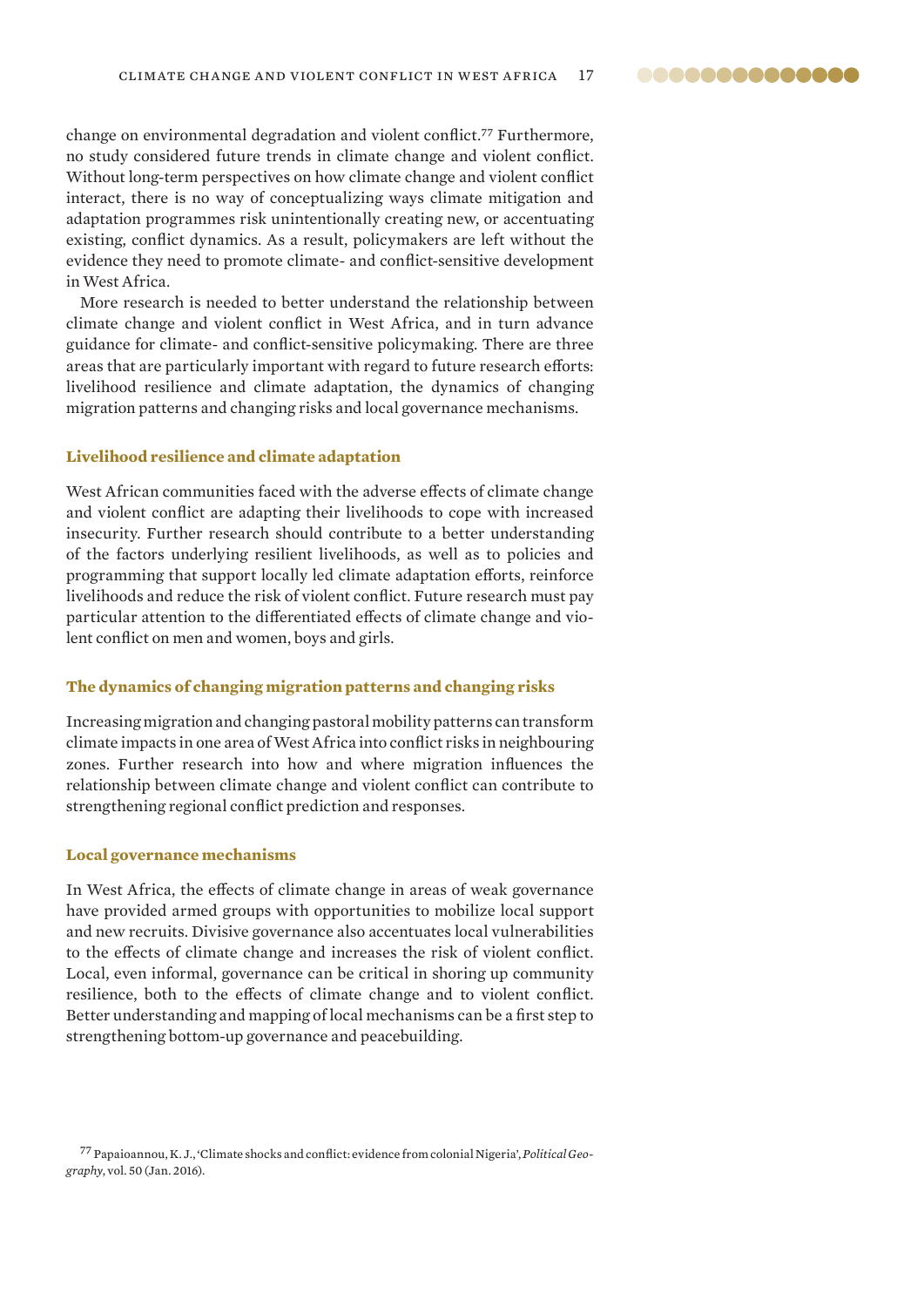### <span id="page-17-0"></span>Annex A. Methodology

This paper conducted a systematic review of academic literature on climate change and violent conflict in West Africa, using a Boolean search string to identify peer-reviewed journal articles on climate change and violent conflict.*a* This search combined climateand conflict-related keywords with West African countries and regions, and used operators (AND, OR, NOT, etc.) to identify relevant journal articles in a targeted search of online databases: [AB=(climat\* OR "climat\* change" OR "climat\* variability" OR rainfall OR precipitation OR drought OR "water scarcity" OR "land degradation" OR weather OR disaster OR temperature OR warming OR "sea level rise" OR desertification OR famine OR erosion OR flood\* ) AND (conflict OR violence OR unrest OR jihad\* OR armed OR insurgen\* OR rebel\* OR terror\* OR violen\* OR war OR protest\*) AND ("west africa" OR sahel OR benin OR "burkina faso" OR chad OR "côte d'ivoire" OR "ivory coast" OR gambia OR ghana OR guinea OR liberia OR mali OR mauritania OR niger OR nigeria OR "cape verde" OR "cabo verde" OR senegal OR "sierra leone" OR togo)]

An initial search identified a sample of 382 English-language peer-reviewed articles in ProQuest and Web of Science, and 25 French-language articles in Cairn.info. A manual inspection of abstracts excluded articles that did not focus primarily on climate change or conflict, resulting in a sample of 52 English-language and 6 French-language articles. This sample was manually coded using a set of questions to examine explanations of the relationship between climate conditions and conflict; intervening variables in this relationship; the groups affected by climate change and conflict; and the circumstances under which climate change is found to be linked to conflict. Articles that did not focus on climate-related environmental change and conflict, qualitative articles that did not examine at least one West African country, and quantitative articles that did not predominantly focus on West Africa were excluded from the final sample.

The final sample consists of 30 articles (see table A.1), which is smaller than the literature sample for East Africa (N=43), but greater than the literature sample for South and South East Asia (N=21).*b* This paper's conclusions may not be generalizable to the whole of West Africa due to the small sample size, which points to the need for more academic research on the relationship between climate change and violent conflict in the region.

*<sup>a</sup>* Van Baalen, S. and Mobjörk, M., ['Climate change and violent conflict in East Africa: integrating](https://academic.oup.com/isr/article/20/4/547/4616607)  [qualitative and quantitative research to probe the mechanisms](https://academic.oup.com/isr/article/20/4/547/4616607)', *International Studies Review*, vol. 20, no. 4 (Dec. 2018).

*<sup>b</sup>* Van Baalen and Mobjörk (note a); and Nordqvist, P. and Krampe, F., '[Climate change and](https://www.sipri.org/sites/default/files/2018-09/sipriinsight1804.pdf)  [violent conflict: Sparse evidence from South Asia and South East Asia'](https://www.sipri.org/sites/default/files/2018-09/sipriinsight1804.pdf), SIPRI Insights on Peace and Security, no. 2018/4, Sep. 2018.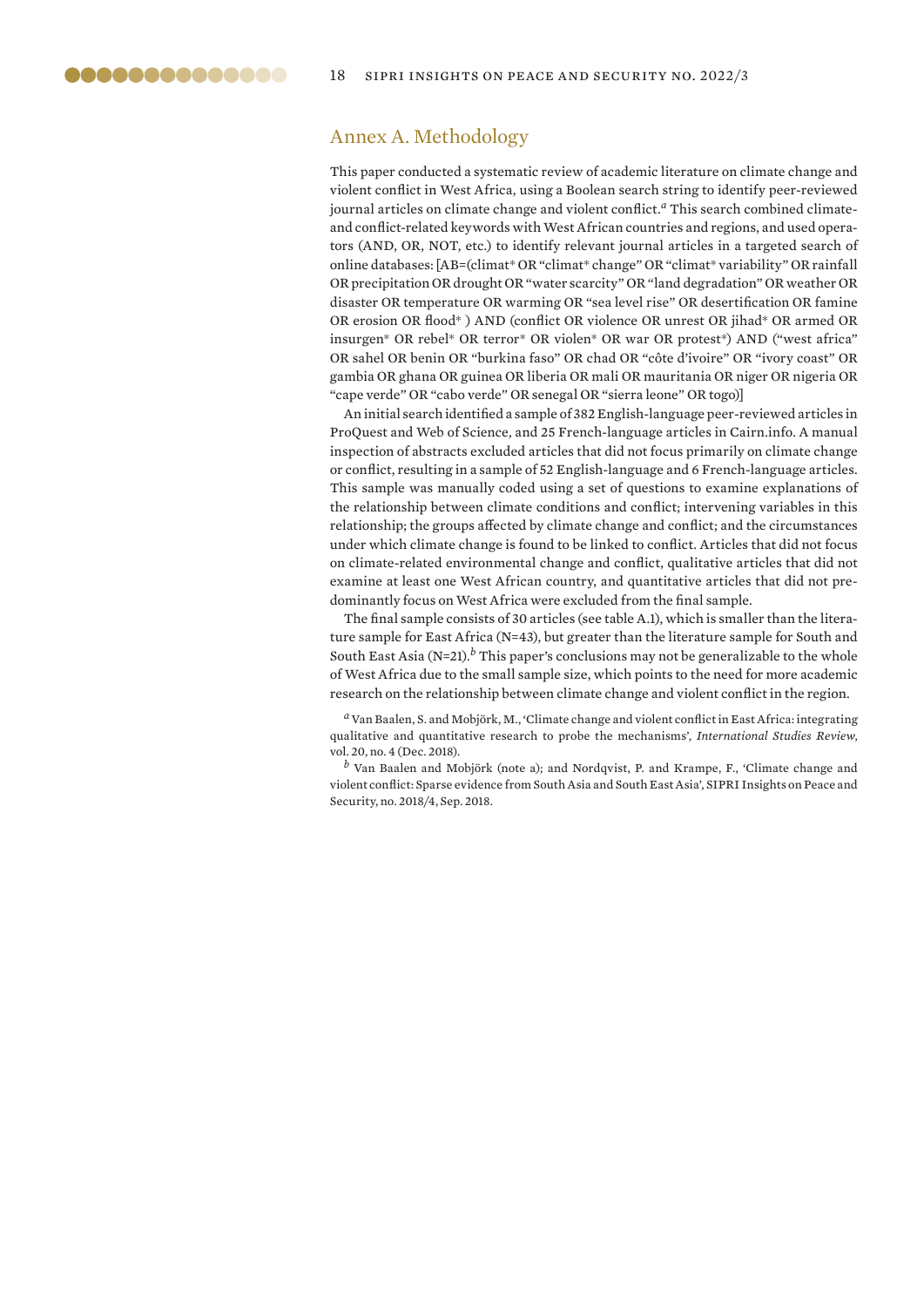

| Authors                                                                      | Title                                                                                                                                       | Publication                                | Area examined Method                  |             | Pathway                                                   |
|------------------------------------------------------------------------------|---------------------------------------------------------------------------------------------------------------------------------------------|--------------------------------------------|---------------------------------------|-------------|-----------------------------------------------------------|
| Akinyemi and<br>Olaniyan (2017)                                              | Nigeria: Climate war.<br>Migratory adaptation and<br>farmer-herder conflicts                                                                | Conflict Studies<br>Quarterly              | Nigeria                               | Qualitative | Migration and mobility<br>patterns                        |
| Benjaminsen<br>(2008)                                                        | Does supply-induced<br>scarcity drive violent<br>conflicts in the African<br>Sahel? The case of the<br>Tuareg rebellion in<br>northern Mali | Journal of Peace<br>Research               | Mali                                  | Qualitative | Migration and<br>mobility patterns; elite<br>exploitation |
| Benjaminsen,<br>Alinon, Buhaug<br>and Buseth (2012)                          | Does climate change drive<br>land-use conflicts in the<br>Sahel?                                                                            | Journal of Peace<br>Research               | Mali                                  | Mixed       | Elite exploitation                                        |
| Bukari, Bukari,<br>Sow and Scheffran<br>(2020)                               | Diversity and multiple<br>drivers of pastoral Fulani<br>migration to Ghana                                                                  | Nomadic Peoples                            | Ghana                                 | Qualitative | Migration and mobility<br>patterns                        |
| Busby, Smith,<br>White and Strange<br>(2013)                                 | Climate change and<br>insecurity mapping<br>vulnerability in Africa                                                                         | <b>International Security</b>              | Africa                                |             | Quantitative Not applicable                               |
| Freeman (2017)                                                               | Environmental change,<br>migration, and conflict<br>in Africa: A critical<br>examination of the<br>interconnections                         | Journal of<br>Environment &<br>Development | Africa                                | Qualitative | Migration and mobility<br>patterns                        |
| Igwe (2020)                                                                  | Climate variation-induced<br>migration, land conflicts,<br>and security situation in<br>Nigeria                                             | Age of Human Rights<br>Journal             | Nigeria                               | Qualitative | Migration and mobility<br>patterns                        |
| Kamta, Schilling<br>and Scheffran<br>(2020)                                  | Insecurity, resource<br>scarcity, and migration<br>to camps of internally<br>displaced persons in<br>northeast Nigeria                      | Sustainability                             | Nigeria                               | Mixed       | Migration and mobility<br>patterns                        |
| Landis, Rezaee-<br>daryakenari,<br>Zhang, Thies<br>and Maciejewski<br>(2017) | Fording differences?<br>Conditions mitigating<br>water insecurity in the<br>Niger River Basin                                               | Political Geography                        | Niger River<br>Basin                  |             | Quantitative Armed group tactical<br>considerations       |
| Lenshie,<br>Okengwu,<br>Ogbonna and<br>Ezeibe (2020)                         | Desertification, migration,<br>and herder-farmer conflicts Insurgencies<br>in Nigeria: Rethinking the<br>ungoverned spaces thesis           | Small Wars &                               | Nigeria                               | Qualitative | Migration and<br>mobility patterns; elite<br>exploitation |
| Madu and<br>Nwankwo (2020)                                                   | Spatial pattern of climate<br>change and farmer-herder<br>conflict vulnerabilities in<br>Nigeria                                            | GeoJournal                                 | Nigeria                               |             | Quantitative Migration and mobility<br>patterns           |
| Nagabhatla and<br>Brahmbhatt<br>(2020)                                       | Geospatial assessment<br>of water-migration<br>scenarios in the context of<br>Sustainable Development<br>Goals (SDGs) 6, 11, and 16         | Remote Sensing                             | Lake Chad,<br>Nile Delta,<br>Aral Sea |             | Quantitative Migration and mobility<br>patterns           |

## <span id="page-18-0"></span>**Table A.1. Full details of the literature sample**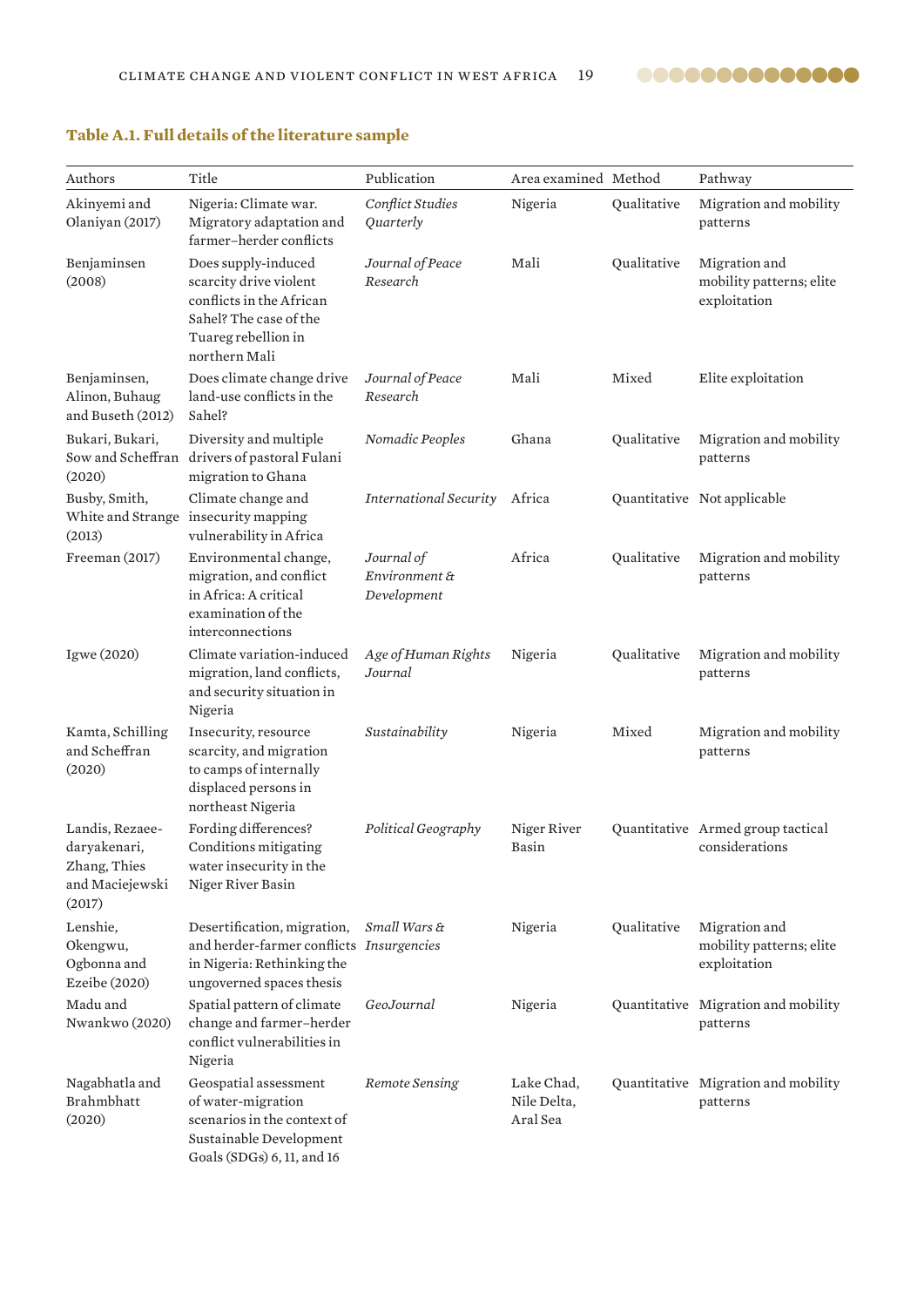| Authors                                                                | Title                                                                                                                                                        | Publication                                                 | Area examined Method |             | Pathway                                                                                                                                  |
|------------------------------------------------------------------------|--------------------------------------------------------------------------------------------------------------------------------------------------------------|-------------------------------------------------------------|----------------------|-------------|------------------------------------------------------------------------------------------------------------------------------------------|
| Nagabhatla,<br>Cassidy-<br>Neumiller,<br>Francine and<br>Maatta (2021) | Water, conflicts and<br>migration and the role of<br>regional diplomacy: Lake<br>Chad, Congo Basin, and the<br>Mbororo pastoralist                           | Environmental Science Lake Chad and Qualitative<br>& Policy | Congo Basins         |             | Migration and mobility<br>patterns                                                                                                       |
| Nébié, West and<br>Crane (2020)                                        | 'Where's the map?':<br>Integrating ethnography<br>with maps to understand<br>the complementarity<br>between pastoral mobility<br>and border formation        | Journal of Political<br>Ecology                             | Burkina Faso         | Mixed       | Worsening livelihood<br>conditions; elite<br>exploitation                                                                                |
| Okoli and Ogayi<br>(2018)                                              | Herdsmen militancy<br>and humanitarian crisis<br>in Nigeria: a theoretical<br>briefing                                                                       | African Security<br>Review                                  | Nigeria              | Qualitative | Worsening livelihood<br>conditions; migration<br>and mobility patterns;<br>armed group tactical<br>consideration; elite<br>exploitation  |
| Okpara, Stringer<br>and Dougill (2017)                                 | Using a novel climate-water Regional<br>conflict vulnerability<br>index to capture double<br>exposures in Lake Chad                                          | Environmental Change Chad                                   | Lake Chad,           | Mixed       | Worsening livelihood<br>conditions                                                                                                       |
| Okpara, Stringer<br>and Dougill (2016)                                 | Lake drying and livelihood Ambio<br>dynamics in Lake<br>Chad: Unravelling the<br>mechanisms, contexts and<br>responses                                       |                                                             | Lake Chad,<br>Chad   | Mixed       | Worsening livelihood<br>conditions                                                                                                       |
| Okpara, Stringer,<br>Dougill and Bila<br>(2015)                        | Conflicts about<br>water in Lake Chad:<br>are environmental,<br>vulnerability and security<br>issues linked?                                                 | Progress in<br>Development Studies                          | Lake Chad            | Qualitative | Worsening livelihood<br>conditions                                                                                                       |
| Olaniyan and<br>Okeke-Uzodike<br>(2015)                                | Desperate guests, unwilling Conflict Studies<br>hosts: climate change-<br>induced migration and<br>farmer-herder conflicts in<br>southwestern Nigeria        | Quarterly                                                   | Nigeria              | Qualitative | Migration and mobility<br>patterns                                                                                                       |
| Olaniyan, Francis<br>and Okeke-<br>Uzodike (2015)                      | The cattle are 'Ghanaians'<br>but the herders are<br>strangers: farmer-herder<br>conflicts, expulsion policy,<br>and pastoralist question in<br>Agogo, Ghana | African Studies<br>Quarterly                                | Ghana                | Qualitative | Migration and<br>mobility patterns; elite<br>exploitation                                                                                |
| Owonikoko and<br>Momodu (2020)                                         | Environmental<br>degradation, livelihood,<br>and the stability of Chad<br><b>Basin Region</b>                                                                | Small Wars &<br>Insurgencies                                | Lake Chad            | Qualitative | Worsening livelihood<br>conditions; migration<br>and mobility patterns;<br>armed group tactical<br>considerations; elite<br>exploitation |
| Papaioannou<br>(2016)                                                  | Climate shocks and<br>conflict: Evidence from<br>colonial Nigeria                                                                                            | Political Geography                                         | Nigeria              | Mixed       | Worsening livelihood<br>conditions                                                                                                       |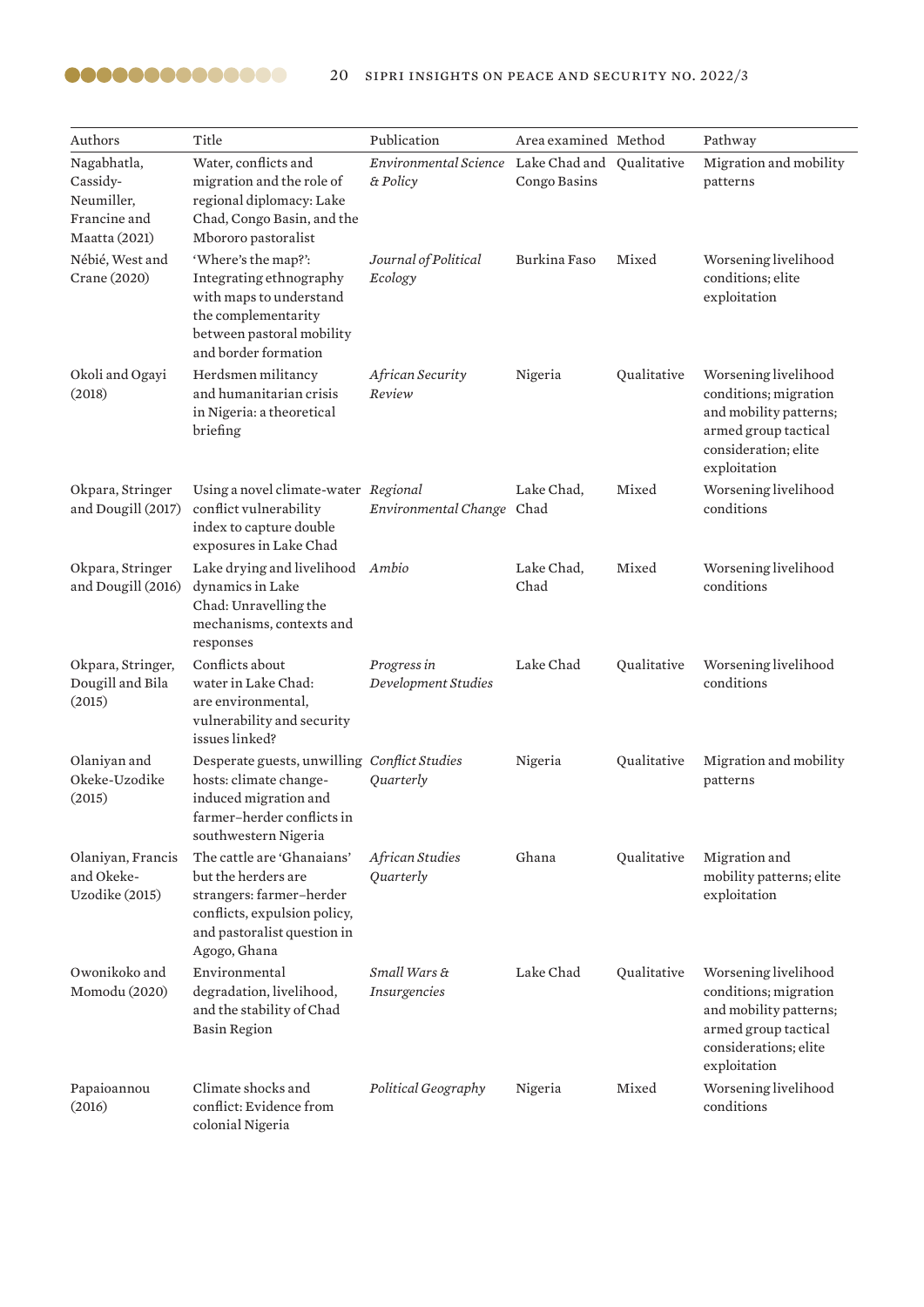

| Authors                              | Title                                                                                                                                                                                                                                                                                                      | Publication                                  | Area examined Method                         |             | Pathway                                                                                       |
|--------------------------------------|------------------------------------------------------------------------------------------------------------------------------------------------------------------------------------------------------------------------------------------------------------------------------------------------------------|----------------------------------------------|----------------------------------------------|-------------|-----------------------------------------------------------------------------------------------|
| Robert (2010)                        | Les zones pastorales<br>comme solution aux conflits Mer<br>agriculteurs / pasteurs au<br>Burkina Faso: l'exemple<br>de la zone pastorale de la<br>Doubégué ['Pastoral zones<br>as a solution to farmer /<br>pastoralist conflicts in<br>Burkina Faso: the example<br>of the pastoral zone of<br>Doubégué'] | Les Cahiers d'Outre-                         | Burkina Faso                                 | Qualitative | Worsening livelihood<br>conditions; migration<br>and mobility patterns                        |
| Seter, Theisen &<br>Schilling (2018) | All about water and land?<br>Resource-related conflicts<br>in East and West Africa<br>revisited                                                                                                                                                                                                            | GeoJournal                                   | Western Sahel Qualitative<br>and East Africa |             | Elite exploitation                                                                            |
| Snorek, Moser and<br>Renaud (2017)   | The production of<br>contested landscapes:<br>enclosing the pastoral<br>commons in Niger                                                                                                                                                                                                                   | Journal of Rural<br><b>Studies</b>           | Niger                                        | Qualitative | Elite exploitation                                                                            |
| Snorek, Renaud<br>and Kloos (2014)   | Divergent adaptation<br>to climate variability: A<br>case study of pastoral and<br>agricultural societies in<br>Niger                                                                                                                                                                                      | Global Environmental<br>Change               | Niger                                        | Qualitative | Worsening livelihood<br>conditions; migration<br>and mobility patterns;<br>elite exploitation |
| Thébaud and<br>Batterbury (2001)     | Sahel pastoralists:<br>opportunism, struggle,<br>conflict and negotiation.<br>A case study from eastern<br>Niger                                                                                                                                                                                           | Global Environmental<br>Change               | Niger                                        | Qualitative | Worsening livelihood<br>conditions; elite<br>exploitation                                     |
| Traore and Owiyo<br>(2013)           | Dirty droughts causing loss<br>and damage in Northern<br>Burkina Faso                                                                                                                                                                                                                                      | International Journal<br>of Global Warming   | Burkina Faso                                 | Qualitative | Worsening livelihood<br>conditions; migration<br>and mobility patterns                        |
| Varin (2020)                         | No opportunity lost: The<br>ISWAP insurgency in the<br>changing climate of Lake<br>Chad Region                                                                                                                                                                                                             | African Conflict and<br>Peacebuilding Review | Lake Chad                                    | Qualitative | Armed group tactical<br>considerations; elite<br>exploitation                                 |
| Walch (2018)                         | Disaster risk reduction<br>amidst armed conflict:<br>informal institutions,<br>rebel groups, and wartime<br>political orders                                                                                                                                                                               | <i>Disasters</i>                             | Mali and the<br>Philippines                  | Qualitative | Armed group tactical<br>considerations                                                        |

*Source*: Author's compilation.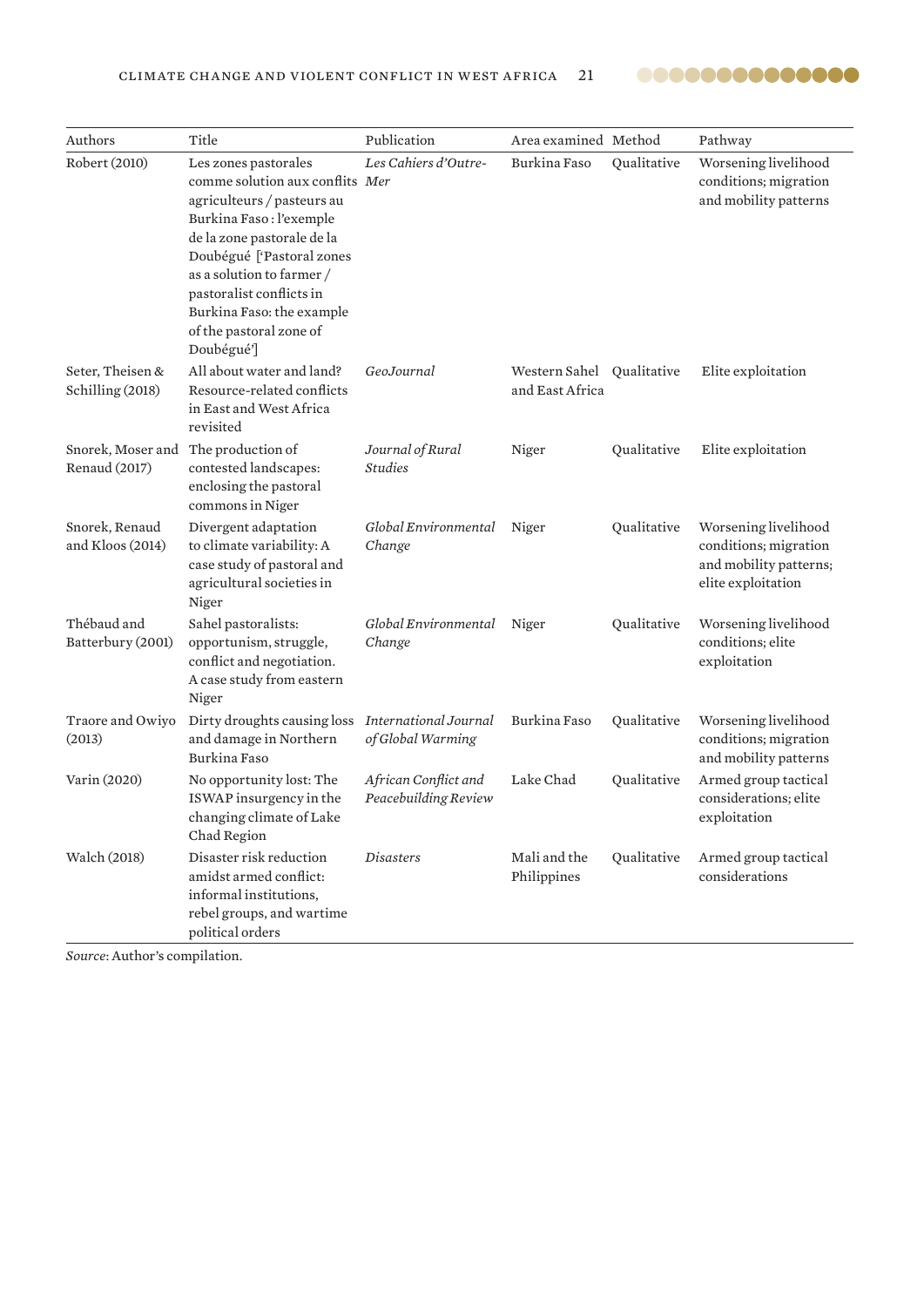

### RECENT SIPRI PUBLICATIONS

### Multidomain Deterrence and Strategic Stability in China

Dr Lora Saalman SIPRI Insights on Peace and Security January 2022

### Pathways for Reducing Military Spending in Post-civil Conflict Settings

Dr Diego Lopes da Silva, Dr Nan Tian and Alexandra Marksteiner SIPRI Insights on Peace and Security January 2022

### Food Systems in Conflict and Peacebuilding Settings: Ways Forward

Dr Kristina Tschunkert and Dr Caroline Delgado SIPRI Report January 2022

### Peace Operations and the Challenges of Environmental Degradation and Resource Scarcity

Oli Brown SIPRI Background Paper December 2021

### Taking Stock of the Arms Trade Treaty: Achievements, Challenges and Ways Forward

Dr Andrea Edoardo Varisco, Giovanna Maletta and Lucile Robin SIPRI Report December 2021

### Taking Stock of the Arms Trade Treaty: A Summary of Policy Options

Dr Andrea Edoardo Varisco, Giovanna Maletta and Lucile Robin SIPRI Policy Brief December 2021

### Reform within the System: Governance in Iraq and Lebanon

Amal Bourhrous, Shivan Fazil, Meray Maddah and Dr Dylan O'Driscoll SIPRI Policy Paper December 2021

### Fixing the Economy and Public Service Provision in Lebanon

Amal Bourhrous SIPRI Policy Brief December 2021

### Fixing the Economy and Public Service Provision in Iraq

Shivan Fazil SIPRI Policy Brief December 2021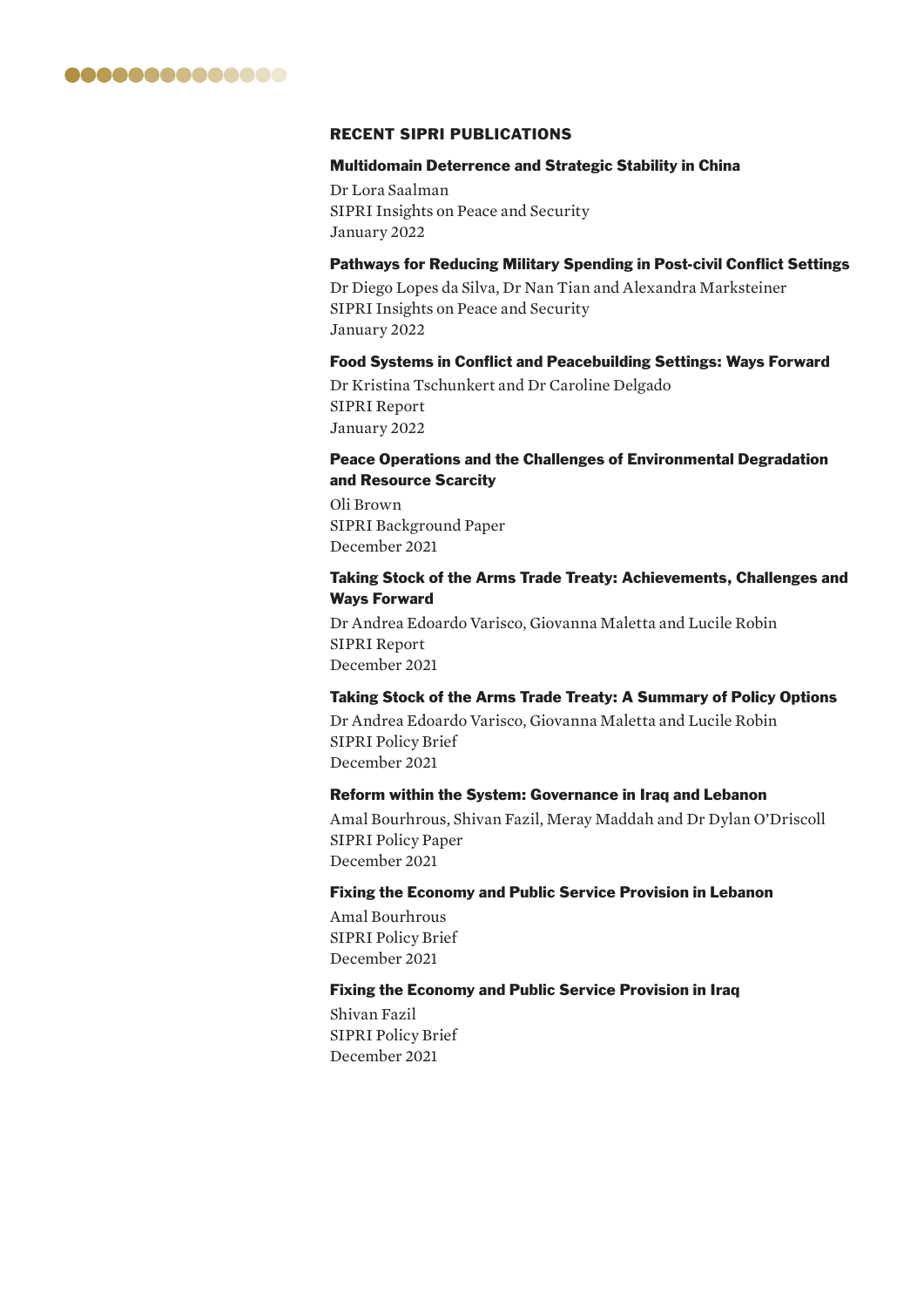

### RELATED SIPRI PUBLICATIONS

### Water Cooperation in the Horn of Africa: Addressing Drivers of Conflict and Strengthening Resilience

Dr Kyungmee Kim, Emilie Broek,Elizabeth S. Smith, David Michel, Erwin De Nys and Nicolas Salazar Godoy SIPRI–CIWA report December 2021

### Advancing the Role of the OSCE in the Field of Climate Security

Niklas Bremberg and Anniek Barnhoorn SIPRI Policy Brief September 2021

### Anthropocene (In)securities: Reflections on Collective Survival 50 Years After the Stockholm Conference

Dr Malin Mobjörk and Eva Lövbrand SIPRI Research Report September 2021

### Climate-related Security Risks and Peacebuilding in Mali

Dr Farah Hegazi, Dr Florian Krampe and Elizabeth Smith SIPRI Policy Paper April 2021

### Climate-related Security Risks and the African Union

Vane Moraa Aminga and Dr Florian Krampe SIPRI Policy Brief May 2020

### Policy Responses to Climate-related Security Risks: The African Union

Vane Moraa Aminga SIPRI Policy Paper March 2020

### Water Security and Governance in the Horn of Africa

Dan Smith, Dr Florian Krampe, Luc van de Goor, Anniek Barnhoorn and Elizabeth Smith SIPRI Policy Paper March 2020

### Climate-related Security Risks and Peacebuilding in Somalia

Karolina Eklöw and Dr Florian Krampe SIPRI Policy Paper October 2019

### Advancing United Nations Responses to Climate-related Security Risks

Camilla Born, Karolina Eklöw and Dr Malin Mobjörk SIPRI Policy Brief September 2019